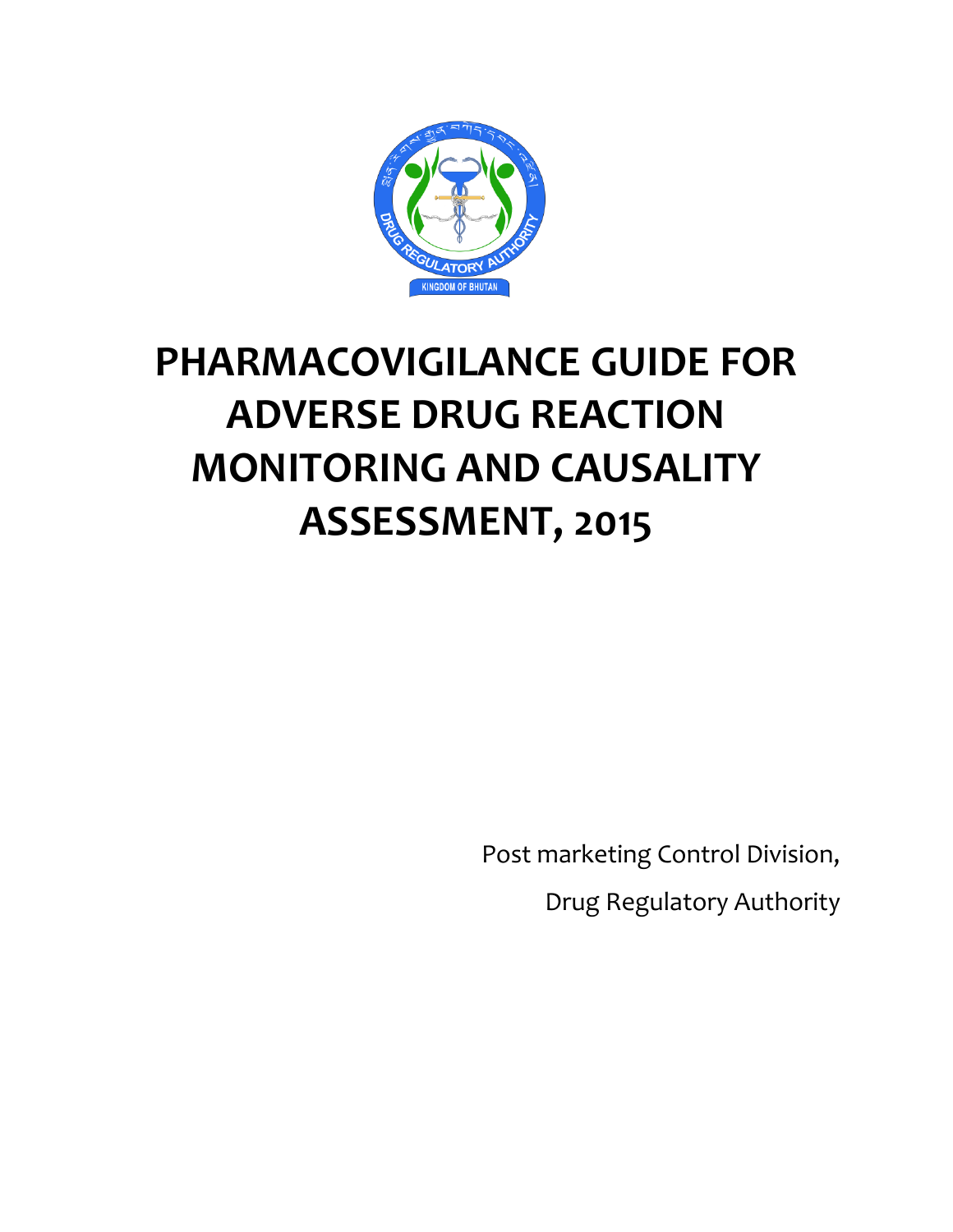#### **Introduction**

These Guidelines has been developed by the Post Marketing Control Division of Drug Regulatory to complement and support the efforts of all healthcare professionals on the important concept of Pharmacovigilance. It gives an overview of what Pharmacovigilance is, how to detect and classify ADRs. It also describes the role of Regional Pharmacovigilance Centres and reporting system to the Drug Regulatory Authority (National Pharmacovigilance Centre). The concepts and reporting requirements stated in this guideline are based mainly on the international guidelines.

The Pharmacovigilance guidelines are intended to be used by the following category of healthcare professionals as:

- i. Guidance for officials in National Pharmacovigilance Centre and Regional Pharmacovigilance centers for the conduct of Pharmacovigilance activities
- ii. Training material for the workshop to the healthcare Professionals and to raise awareness of the magnitude of the drug safety problem and to convince healthcare professionals that reporting of adverse reactions is their moral and professional obligation
- iii. Guidance for detecting and reporting Adverse Drug Reactions
- iv. Guidance for conducting the Causality Assessment.

However, this document is not applicable for monitoring of Adverse Event Following Immunization (AEFI) and Hemovigilance. **Some sections such as "Reporting of ADR" , "Analysis and Causality Assessment of ADRs" methods maybe adopted for monitoring of veterinary adverse drug reactions and herbal medicines.** Therefore, it is hoped that all healthcare professionals actively participate in Pharmacovigilance and to report all suspected adverse drug reactions to safeguard the patients' health.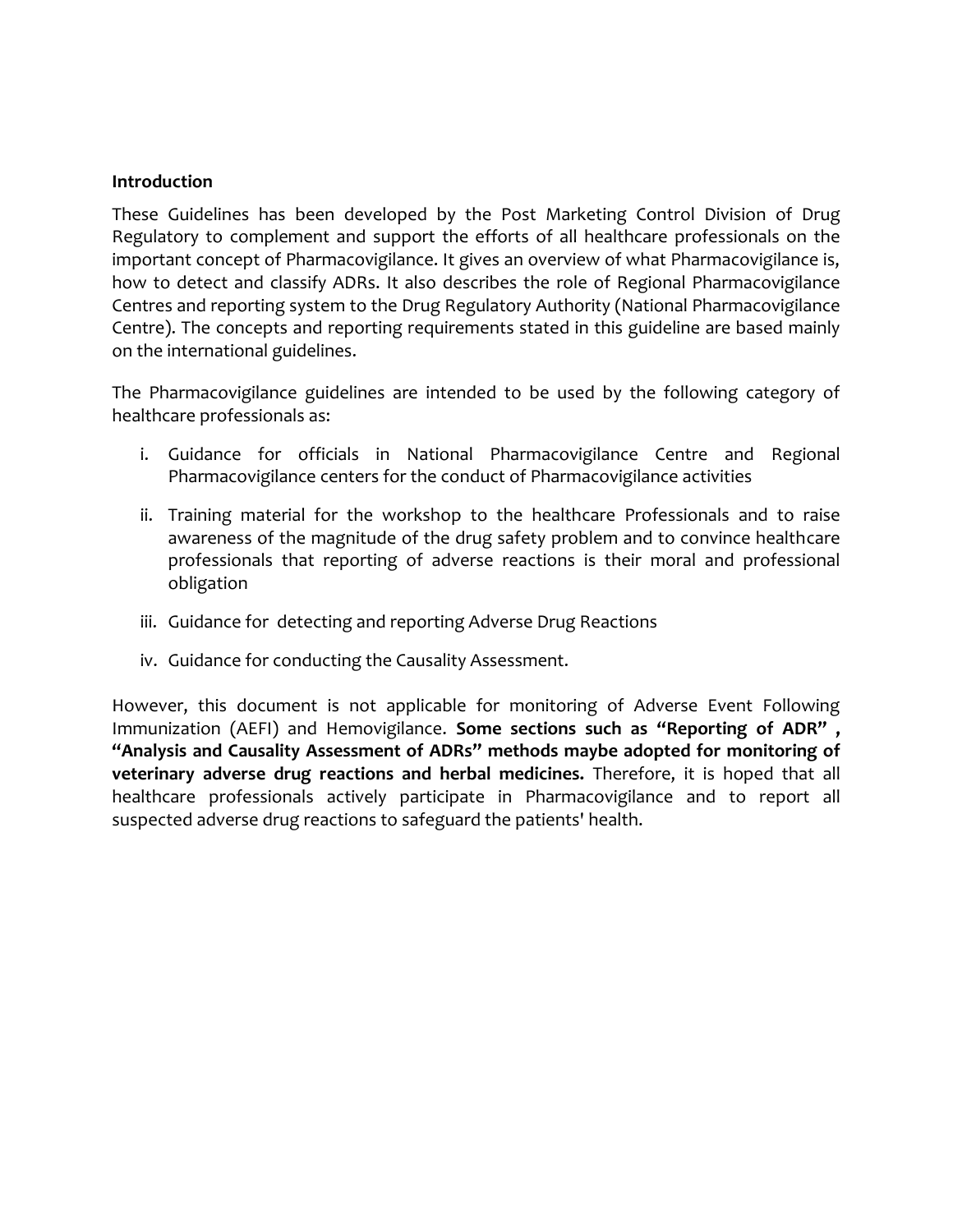|     |     | Contents                                                                   | Page |  |  |
|-----|-----|----------------------------------------------------------------------------|------|--|--|
| 1.0 |     |                                                                            |      |  |  |
| 2.0 |     |                                                                            |      |  |  |
|     | 2.1 |                                                                            |      |  |  |
|     | 2.2 |                                                                            |      |  |  |
|     |     |                                                                            |      |  |  |
|     |     |                                                                            |      |  |  |
|     |     |                                                                            |      |  |  |
|     | 5.1 |                                                                            |      |  |  |
|     | 5.2 |                                                                            |      |  |  |
|     | 5.3 |                                                                            |      |  |  |
|     | 5.4 |                                                                            |      |  |  |
|     |     |                                                                            |      |  |  |
|     | 6.1 |                                                                            |      |  |  |
|     | 6.2 |                                                                            |      |  |  |
|     | 6.3 |                                                                            |      |  |  |
|     | 6.4 |                                                                            |      |  |  |
|     | 6.5 | Will reporting have any negative consequences on the reporter? 12          |      |  |  |
|     | 6.6 |                                                                            |      |  |  |
|     | 6.7 |                                                                            |      |  |  |
| 7.0 |     |                                                                            |      |  |  |
|     | 7.1 |                                                                            |      |  |  |
|     | 7.2 |                                                                            |      |  |  |
|     | 7.3 |                                                                            |      |  |  |
|     | 7.4 |                                                                            |      |  |  |
|     | 7.5 |                                                                            |      |  |  |
|     | 7.6 |                                                                            |      |  |  |
|     |     |                                                                            |      |  |  |
|     |     |                                                                            |      |  |  |
|     |     |                                                                            |      |  |  |
|     |     |                                                                            |      |  |  |
|     |     | Annexure 3: Process Flow of conducting Causality Assessment at the NPC  22 |      |  |  |
|     |     |                                                                            |      |  |  |
|     |     |                                                                            |      |  |  |

# **Table of Contents**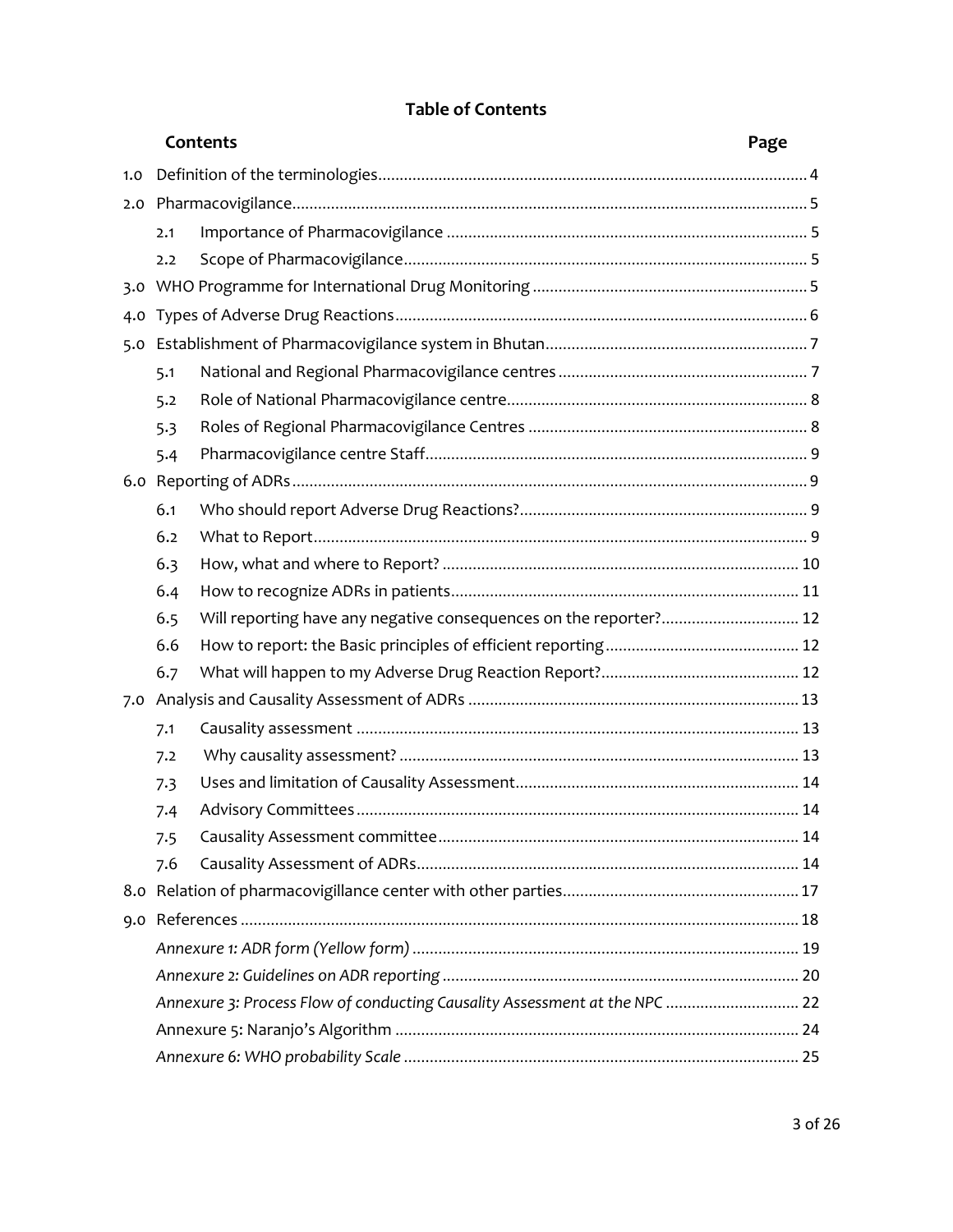#### <span id="page-3-0"></span>**1.0 Definition of the terminologies**

- i. **ADR:** refers to Adverse Drug Reaction
- ii. **Pharmacovigilance centre:** refers to either National Pharmacovigilance centre (NPC) or any Regional Pharmacoviglance centre (RPC).
- iii. **Regional Pharmacovigilance center**: refers to Pharmacy department of the hospitals identified in the region for coordinating Pharmacovigilance activities.
- iv. **An adverse event:** refers to 'any untoward medical occurrence that may present during treatment with a medicine but which does not necessarily have a causal relationship with this treatment'. The basic point here is the coincidence in time without any suspicion of a causal relationship.
- v. **Drug Alerts:** refers to the action of notifying a wider audience than the initial information holder(s) of a suspected association between a drug and an adverse reaction.
- vi. **Individual Case Safety Report (ICSR)**: refers to a document providing the most complete information related to an individual case *(information provided by a primary source to describe suspected adverse reaction(s) related to the administration of one or more medicinal products to an individual patient at a particular point of time).*
- vii. **Lack of Efficacy:** refers to an unexpected failure of a medicine to produce the intended effect as determined by previous scientific investigation.
- viii.**National Pharmacovigilance Centre:** refers to the Drug Regulatory Authority.
- ix. **Serious Adverse Event or Reaction:** refers to a serious adverse event or reaction is any untoward medical occurrence that at any dose results in death or is lifethreatening or requires inpatient hospitalization or prolongation of existing hospitalization or persistent or significant disability/incapacity or Congenital Anomaly or medically important event or reaction.
- x. **Side Effect:** refers to any unintended effect of a pharmaceutical product occurring at doses normally used in humans, which is related to the pharmacological properties of the medicine.
- xi. **Signal:** refers to the reported information on a possible causal relationship between an adverse reaction and a drug, the relationship being unknown or incompletely documented previously. Usually more than a single report is required to generate a signal, depending upon the seriousness of the reaction and the quality of the reaction and the quality of the information.
- xii. **Spontaneous Reporting:** refers to a system whereby case reports of adverse drug reactions are voluntarily submitted from health professionals and pharmaceutical manufacturers to the national regulatory authority.
- xiii.**WHO-UMC:** refers to WHO collaborating centre- Uppsala Monitoring centre located at Sweden.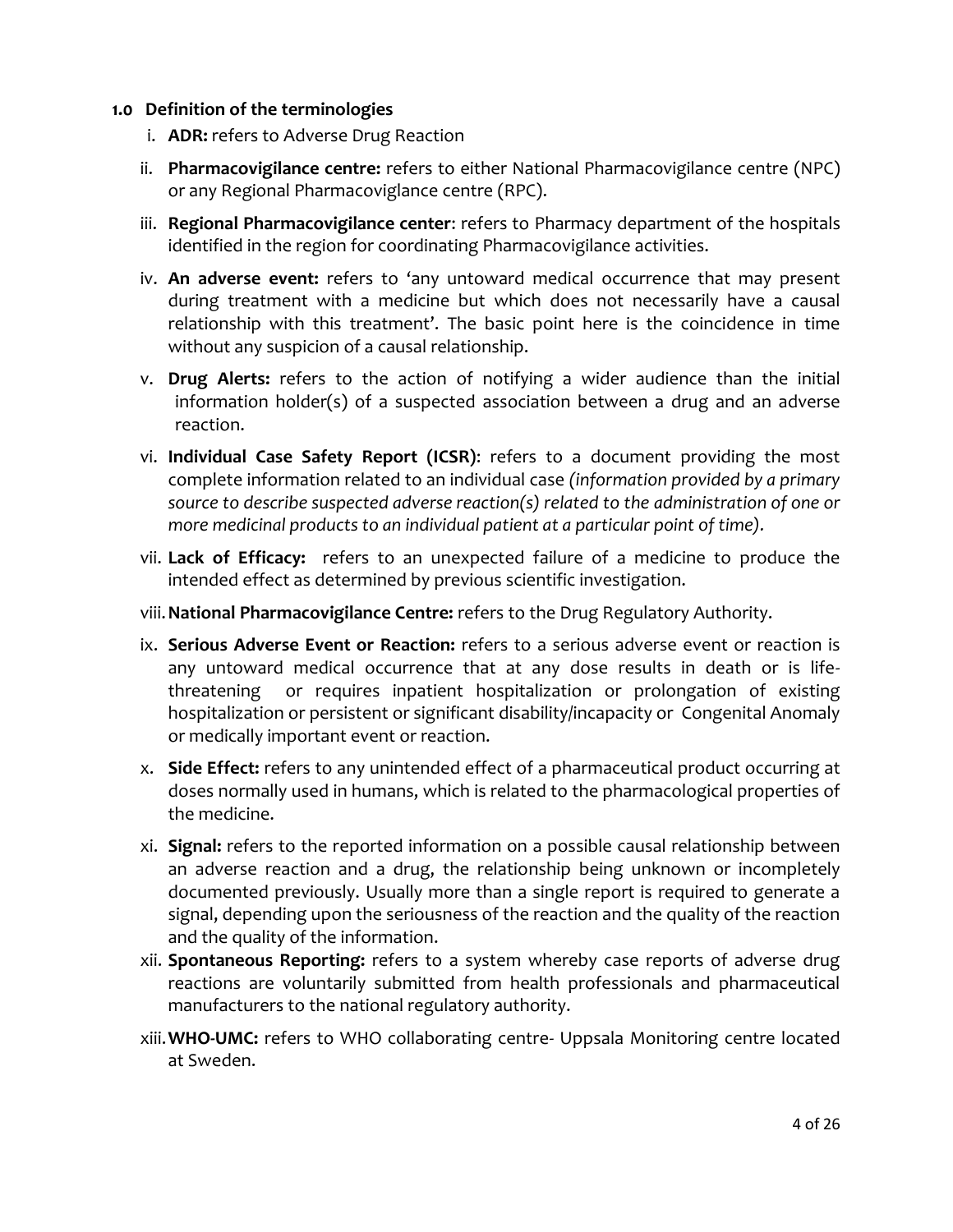# <span id="page-4-0"></span>**2.0 Pharmacovigilance**

Pharmacovigilance is the science and activities concerned with the detection, assessment, understanding and prevention of adverse reactions to medicines (WHO).

#### **2.1 Importance of Pharmacovigilance**

<span id="page-4-1"></span>When a medicine is released onto the market there is still a great deal that is unknown about the safety of the product. The information collected during the pre-marketing phase is incomplete with regard to adverse drug reactions and this is mainly because:

- Patients used in clinical trials are limited in number and are not representative to the public at large. In addition, the conditions of use of medicines differ from those in clinical practice and the duration is limited.
- Information about rare but serious adverse reactions, chronic toxicity, use in special groups (such as children, the elderly or pregnant women) or drug interactions is often incomplete.

Therefore, it is important to permit detection of less common but sometimes very serious ADRs.

#### <span id="page-4-2"></span>**2.2 Scope of Pharmacovigilance**

- To improve patient care and safety in relation to the use of medicines, and all medical and paramedical interventions.
- To improve public health and safety in relation to the use of medicines.
- To detect problems related to the use of medicines and communicate the findings in a timely manner.
- To contribute to the assessment of benefit, effectiveness and risk of medicines, encouraging their safe, rational and more effective (including cost-effective) use.
- To promote understanding, education and clinical training in pharmacovigilance and its effective communication to health professionals and the public.

*Wider scope:* Pharmacovigilance may also aid in identifying medication errors, counterfeiting of medicinal products, quality defects, therapeutic failure, and adverse drug interaction.

# <span id="page-4-3"></span>**3.0 WHO Programme for International Drug Monitoring**

As a means of pooling existing data on ADRs, WHO's Programme for International Drug Monitoring was started in 1968, after the 20<sup>th</sup> world health assembly adopted the resolution to start a project on the feasibility of international system of monitoring adverse drug reactions. As per WHO, there is agreement between WHO and the Government of Sweden, the WHO Headquarters is responsible for policy issues, while the operational responsibility rests with the Uppsala Monitoring Centre (UMC). Currently, As of September 2015, 122 countries have joined the WHO Programme for International Drug Monitoring. Bhutan gained the 119th membership to this program in December 2014.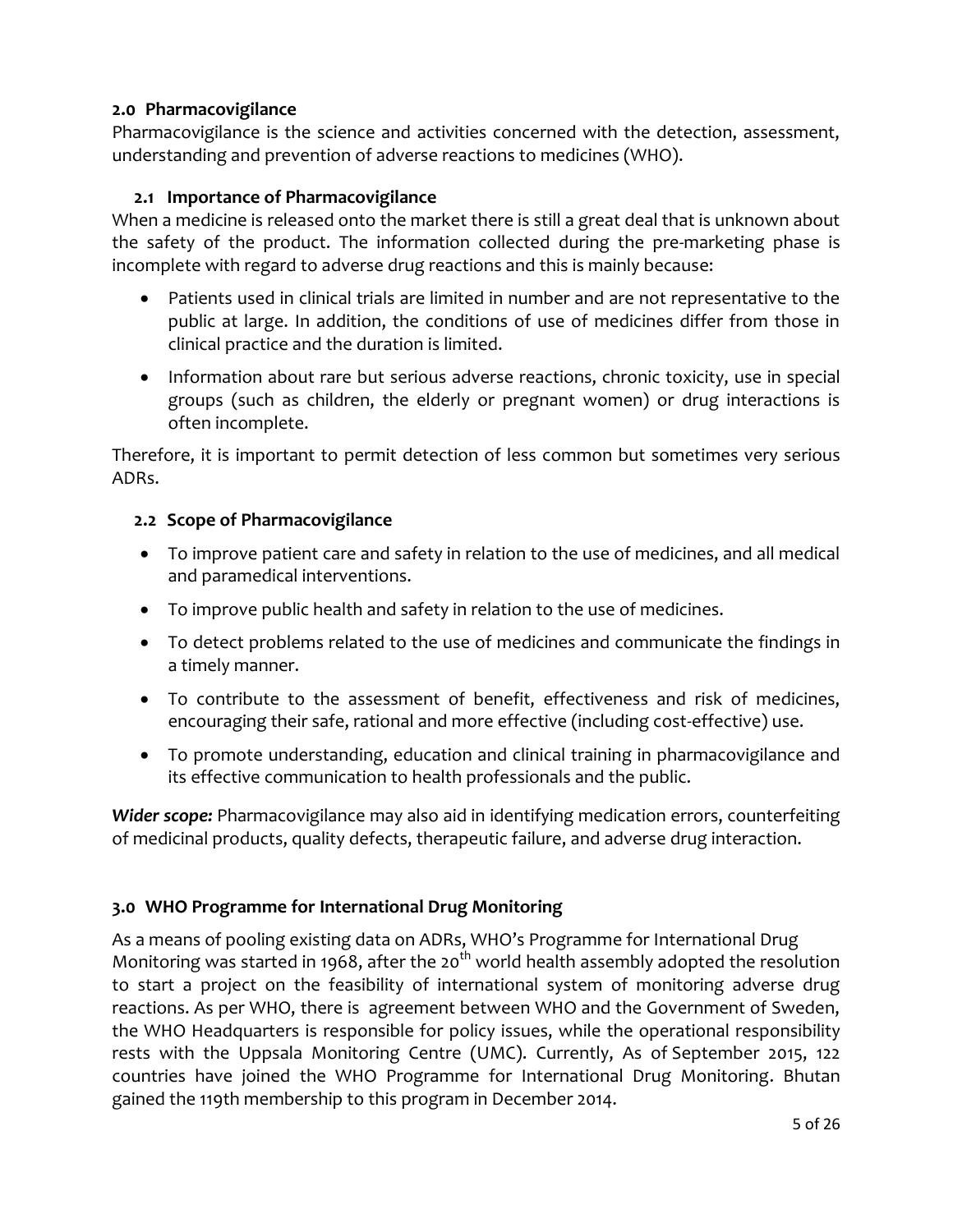The collaborating centre in Uppsala, Sweden (UMC) is responsible for maintaining the global ADR database, Vigibase.

The WHO Collaborating Centre analyses the reports in the database to:

- Identify early warning signals of serious adverse reactions to medicines;
- Evaluate the hazard;
- Undertake research into the mechanisms of action to aid the development of safer and more effective medicines.

Through an advisory committee, WHO plays an important role in the provision of expert advice on all matters relating to the safety of medicines. The Committee also exists to facilitate consistent policies and action among member countries and to advise those who may be concerned about action taken in another country.

# <span id="page-5-0"></span>**4.0 Types of Adverse Drug Reactions**

Adverse Drug Reaction (ADR) is a response to a drug which is noxious and unintended, and which occurs at doses normally used in humans for the prophylaxis, diagnosis or therapy of disease, or for the modification of physiological function.

# **Type A effects:**

Augmented pharmacologic effects - dose dependent and predictable (medicine actions) are those which are due to (exaggerated) pharmacological effects. Type A effects tend to be fairly common, dose related (i.e. more frequent or severe with higher doses) and may often be avoided by using doses which are appropriate to the individual patient. Such effects can usually be reproduced and studied experimentally and are often already identified before marketing.

# **Type B effects:**

Bizarre effects (or idiosyncratic) - dose independent and unpredictable (Patient reactions) characteristically occur in only a minority of patients and display little or no dose relationship. They are generally rare and unpredictable, and may be serious and are notoriously difficult to study. Type B effects are either immunological or nonimmunological and occur only in patients, with - often unknown - predisposing conditions. Immunological reactions may range from rashes, anaphylaxis, vasculitis, inflammatory organ injury, to highly specific autoimmune syndromes. Also non-immunological Type B effects occur in a minority of predisposed, intolerant, patients, e.g. because of an inborn error of metabolism or acquired deficiency in a certain enzyme, resulting in an abnormal metabolic pathway or accumulation of a toxic metabolite. Examples are chloramphenicol caused aplastic anaemia and isoniazid caused hepatitis.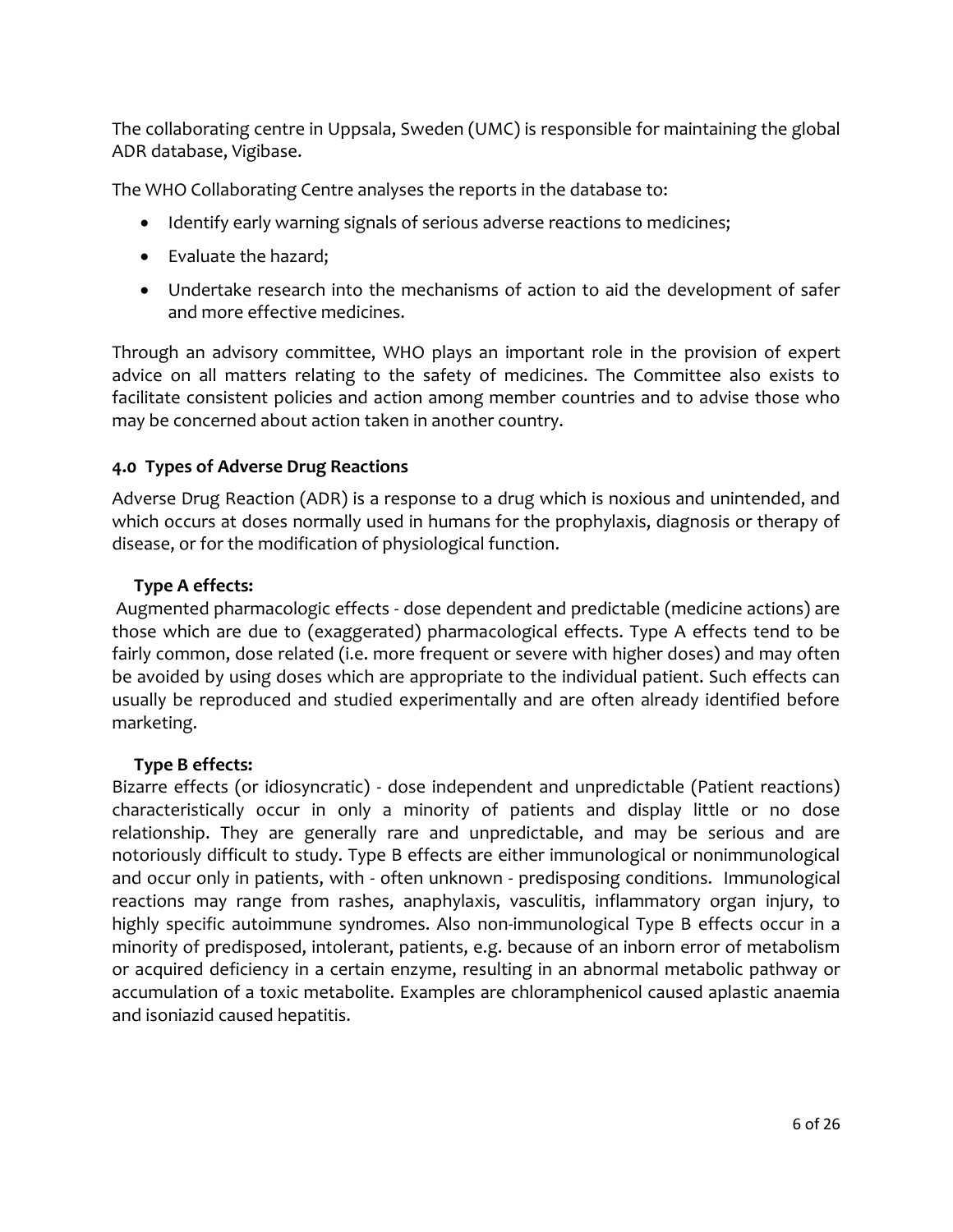#### **Type C effects:**

Chronic effects refer to situations where the use of a medicine, often for unknown reasons, increases the frequency of a "spontaneous" disease. Type C effects may be both serious and common (and include malignant tumours) and may have pronounced effects on public health. Type C effects may be coincidental and often concern long term effects; there is often no suggestive time relationship and the connection may be very difficult to prove.

#### **Type D effects:**

Delayed effects (dose independent) Carcinogenicity (e.g., immunosuppressants) Teratogenicity (e.g., fetal hydantoin syndrome)

#### **Type E effects:**

End-of-treatment effects

#### **Type F effects**

Failure of therapy

#### <span id="page-6-0"></span>**5.0 Establishment of Pharmacovigilance system in Bhutan**

Prior to 2003, or the establishment of DRA, Pharmacovigilance activities such as sensitization programs and workshops were introduced to the Pharmacy Professionals by the Essential Drug Program under Ministry of Health.

For the success of Pharmacovigilance system, the presence of an effective drug regulatory body in the country is essential to take appropriate regulatory measures as WHO states that "a Pharmacovigilance system must be backed up by the regulatory body".

As per Bhutan Medicines Rules & Regulations; DRA is identified as National Pharmacovigilance Centre but in particular Post Marketing Control Division of DRA is engaged in planning and conducting Pharmacovigilance activities.

After Bhutan gained the membership to WHO international Drug Monitoring program, the ADR reports are collected either by Regional Pharmacovigilance centres or DRA and has been uploading on the VigiFlow (database) managed by WHO-UMC.

#### **5.1 National and Regional Pharmacovigilance centres**

<span id="page-6-1"></span>A governmental department (health authority, drug regulatory agency) can be a good host for a pharmacovigilance centre and hence DRA is identified as the National PV centre and pharmacy departments in the referral hospitals are identified as "Regional PV centres".

The Regional Pharmacovigilance centres are;

- i. Jigme Dorji Wangchuck National Referral Hospital, Thimphu
- ii. Eastern Regional Referral Hospital, Mongar
- iii. Central Regional Referral Hospital, Gelephu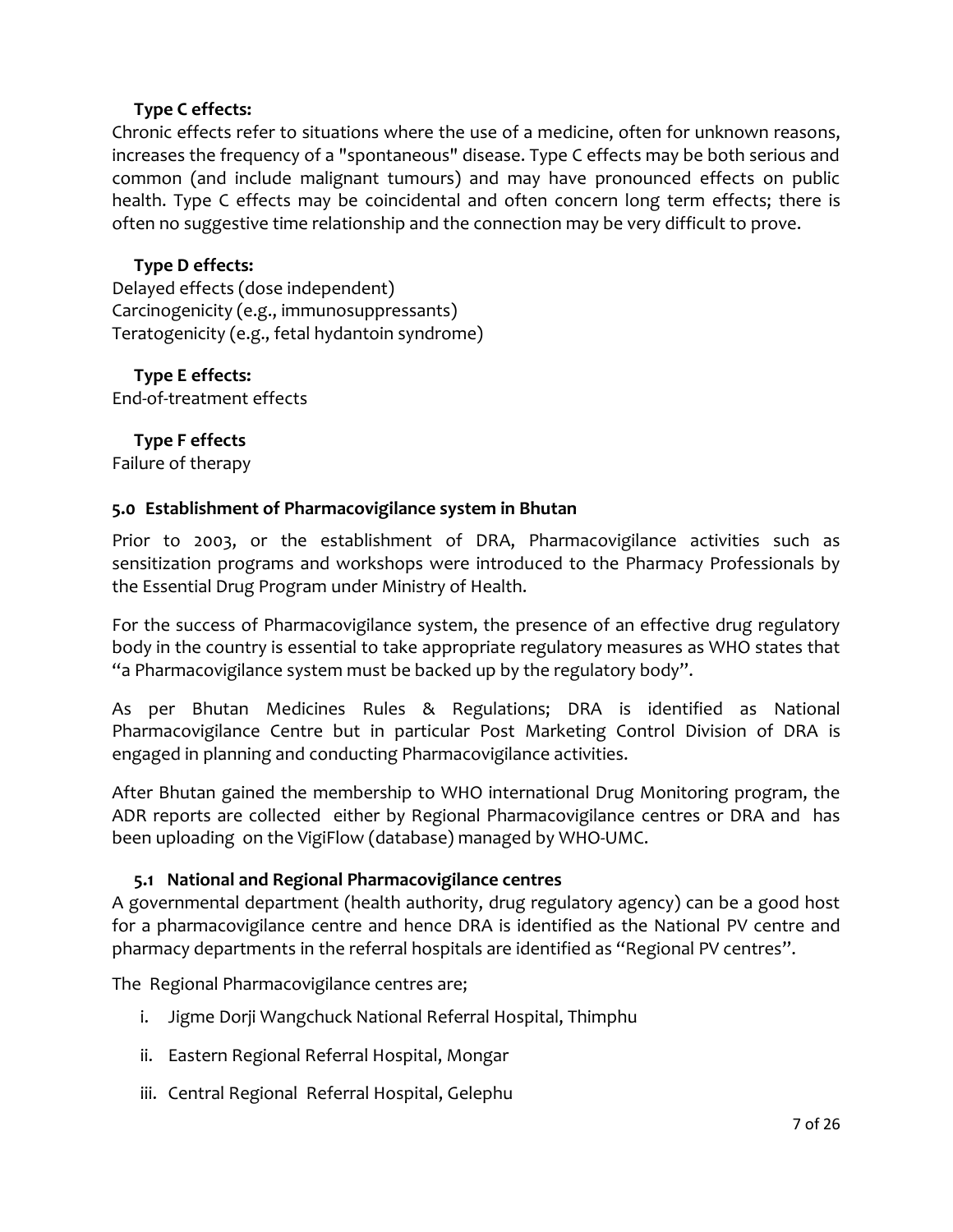#### <span id="page-7-0"></span>**5.2 Role of National Pharmacovigilance centre**

- i. DRA as a National Pharmacovigilance centre conducts National Pharmacovigilance workshop and encourages voluntary reporting of ADR by the all the categories of Healthcare Professionals and Market Authorization Holders.
- ii. Conduct National Pharmacovigilance Committee meetings to discuss on the regulatory actions and other pharmacovigilance policy issues.
- iii. It also intends to provide information to end-users through adverse drug reaction news bulletins, drug alerts and seminars. The National Centre will also be responsible to promote the importance of reporting adverse drug reactions through medical journals, other professional publications, and communications activities.
- iv. In the case of an emergency, the center may notify Healthcare professionals in particular doctors and pharmacists in collaboration with pharmaceutical company's experts.
- v. The National Centre has to maintain contacts with international institutions working in pharmacovigilance, e.g. the WHO Department of Essential Drugs and Medicines Policy (Geneva) and the Uppsala Monitoring Centre, Sweden

#### <span id="page-7-1"></span>**5.3 Roles of Regional Pharmacovigilance Centres**

- i. Liaise with respective hospital management , national PV center, other regional PV centers and other related Institutions and groups
- ii. Collection of data or ADR reports from other departments of the hospital and nearby health centers.
- iii. Assist in data collection and verification, example completeness of the report, interpreting and coding of drugs, case causality assessment, signal detection and risk management.
- iv. Share the uploaded report to National Pharmacovigilance Centre periodically or send the filled ADR report immediately if not uploaded on VigiFlow or in case of serious events.
- v. As far as possible the center shall participate in inpatient care with respect to pharmaceutical treatments to monitor Adverse Drug Reactions.
- vi. Organize meetings in hospitals, academia and professional associations, explaining the principles and demands of Pharmacovigilance and the importance of reporting.
- vii.In addition, a pharmacovigilance centre should inform the regulatory authority about any cluster of case reports that is of possible interest, or when an adverse reaction is reported in high or increasing frequency.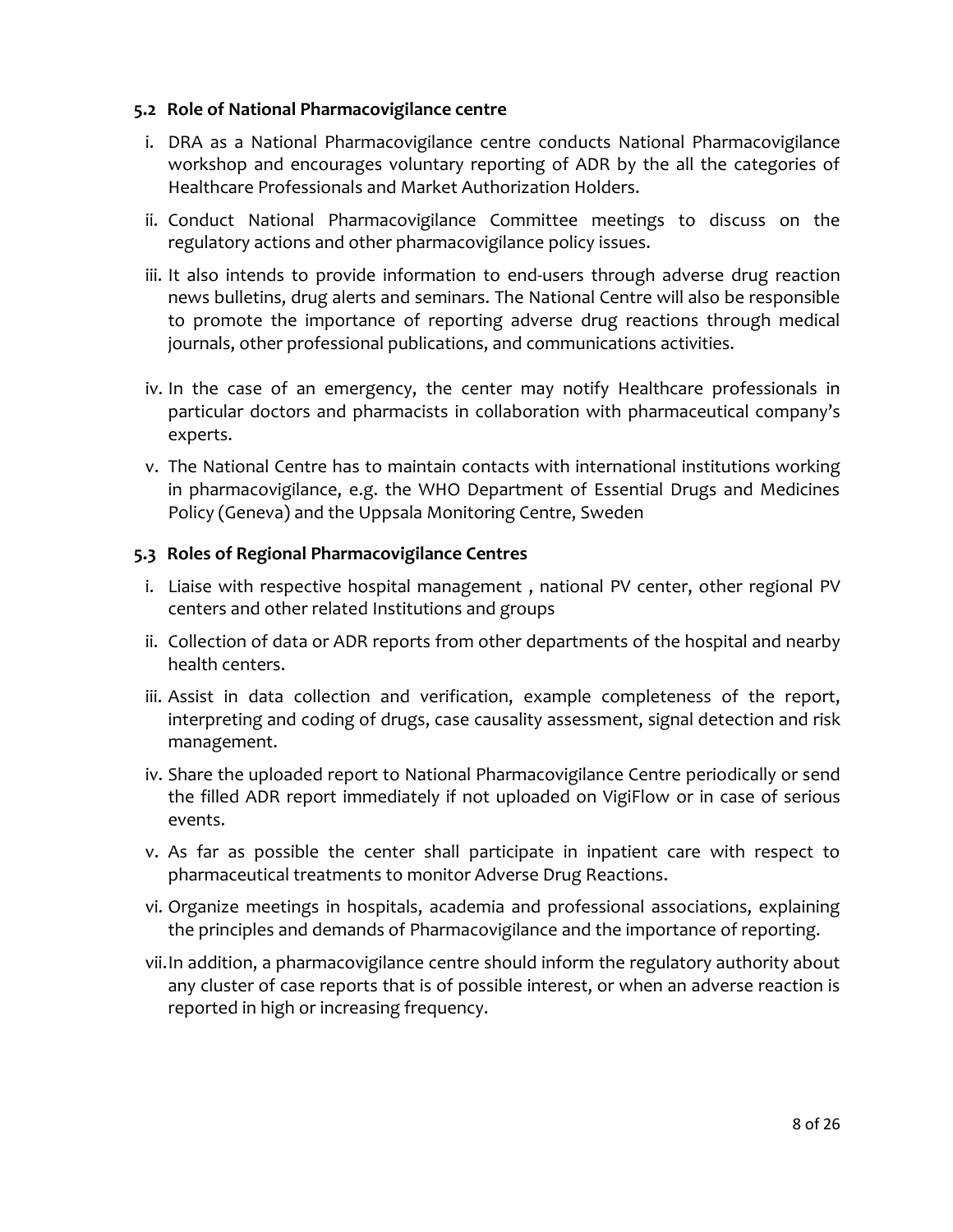# <span id="page-8-0"></span>**5.4 Pharmacovigilance centre Staff**

The expertise desirable in the routines of a pharmacovigilance centre includes clinical medicine, pharmacology, toxicology, and epidemiology. However, a new pharmacovigilance centre often starts with only a part-time expert - usually a physician or a pharmacist - and some secretarial support. It may soon become necessary to have one expert who is responsible for pharmacovigilance for most of his/her time and for secretarial assistance to be expanded. Continuity in accessibility and service is a basic feature of a successful pharmacovigilance centre. The centre therefore needs a permanent secretariat, for phone calls, mail, maintenance of the database, literature documentation, co-ordination of activities, etc.

# <span id="page-8-1"></span>**6.0 Reporting of ADRs**

Spontaneous reporting of suspected adverse drug reactions, a regional or country-wide system for the reporting is currently the major source of information in pharmacovigilance. We follow spontaneous reporting structure which is voluntary and yellow form is used to collect the information on ADR. Each yellow card concerns an Individual Case experienced ADRs, thus it is also called Individual Case Safety Report (ICSR).

# <span id="page-8-2"></span>**6.1 Who should report Adverse Drug Reactions?**

- **Healthcare Professionals** are the preferred source of information in pharmacovigilance, for example physicians, practitioners, medical specialists, and dentists.
- **Nurses** and other health workers may also administer medicines and should report relevant adverse drug reactions experienced by the patients.
- **Pharmacists** can play an important role in the stimulation of reporting and in the provision of additional information (for example, on co-medication and previous medicine use).
- **Marketing authorization holder (MAH)**, being primarily responsible for the safety of their products, they are obligated to report **serious** adverse drug reactions they receive about their products to DRA. While the Non-serious ADRs should be included in the periodic safety update report (PSURs).

# <span id="page-8-3"></span>**6.2 What to Report**

Report adverse drug reactions such as:

- all ADRs of medicinal products either included in the Essential Medicines List or available in the market in Pharmacies.
- all serious reactions and interactions
- ADRs which are not clearly stated in the package insert.
- unusual or interesting adverse drug reactions.
- all adverse reactions or poisonings due to traditional or herbal remedies.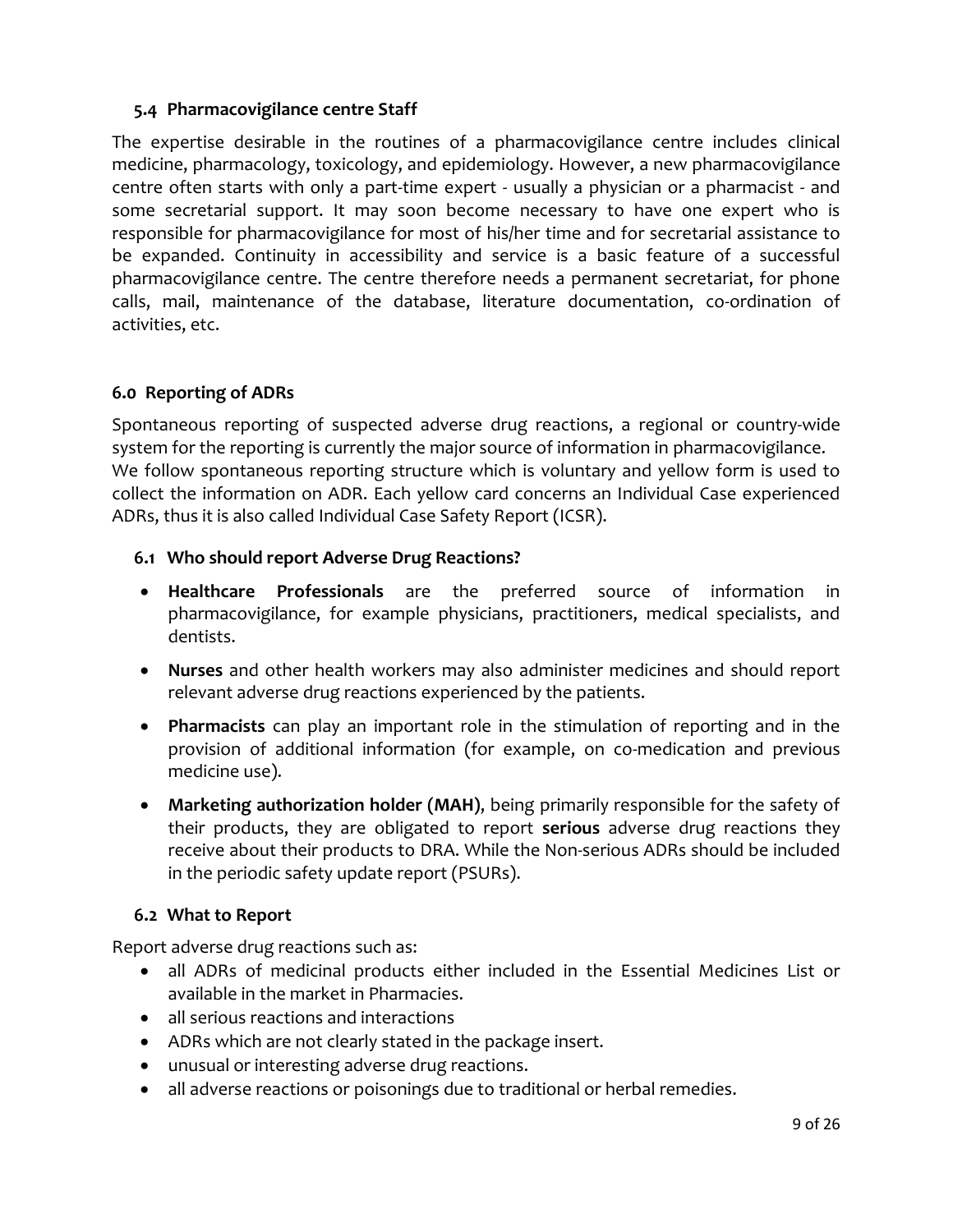# <span id="page-9-0"></span>**6.3 How, what and where to Report?**

An Adverse Drug Reaction Form is enclosed in these guidelines. Requests for ADR forms and ADR information may also be obtained from your institution or can be obtained by contacting the DRA or Pharmacovigilance Centres or visiting DRA webpage. The adverse drug event form should be completed in as much detail as possible and returned to DRA or any Pharmacovigilance Centres.

The four sections to validate the individual case report (ICSR) are as follow: (Refer ADR form annexure I)

# **An identifiable patient**

- Patient initials
- $\bullet$  Sex
- Weight
- Age at time of reaction or date of birth

#### **Suspected medicine**

- Name (Generic and brand name)
- Strength (concentration)
- Dose, Frequency
- Dosage form
- Route of administration
- Indication for use
- Duration of use, date started, date stopped
- Batch number

#### **Suspected adverse reaction**

- Description of the reaction
- Seriousness of the reaction
- Date the reaction started, stopped
- Date the drug withdrawn or continued after ADR
- Treatment provided for the reaction
- Relevant tests/laboratory data (if available)

# **An identifiable reporter**

- Name, initials
- Address
- Contact details
- Qualification (if healthcare professional)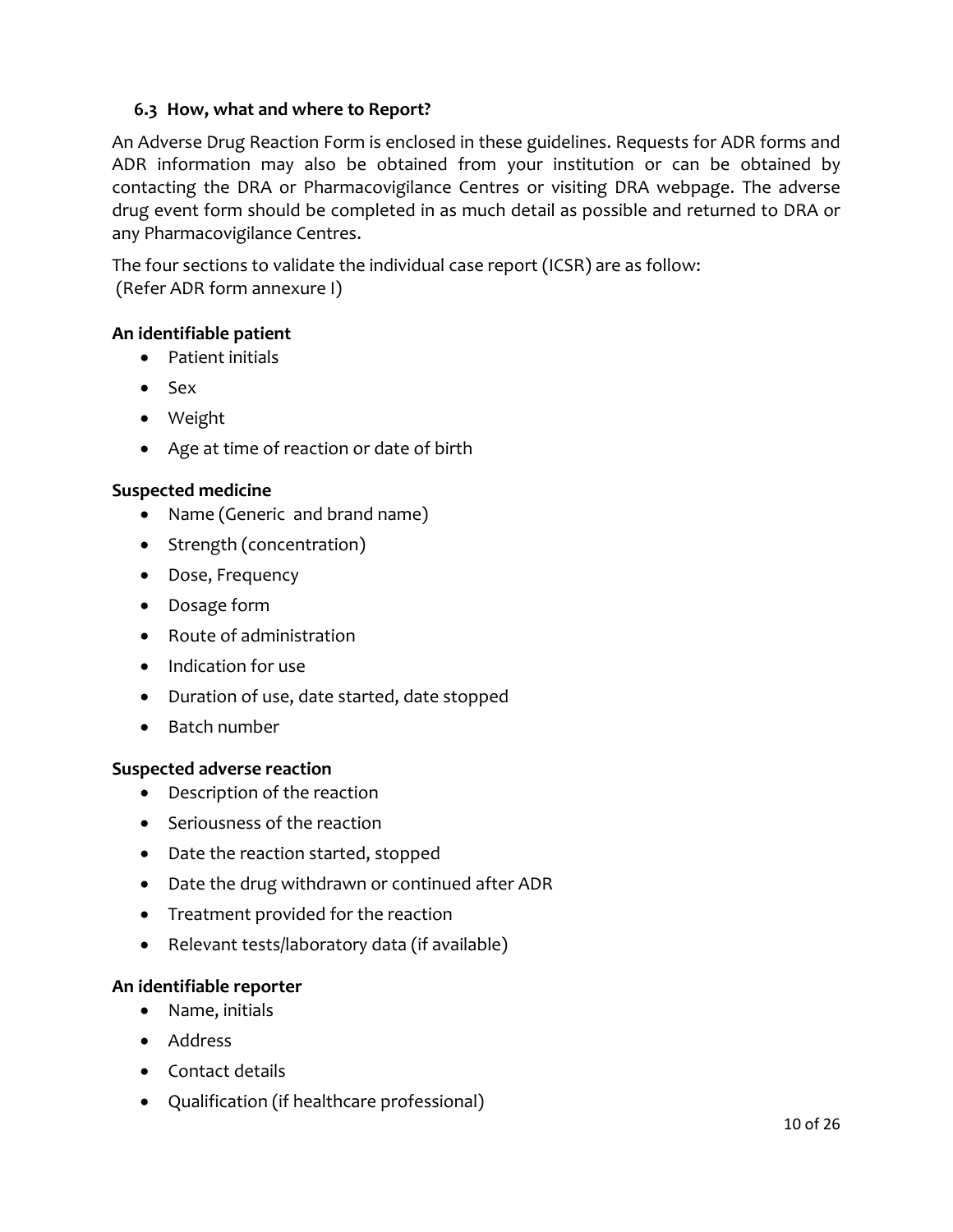# <span id="page-10-0"></span>**6.4 How to recognize ADRs in patients**

ADRs are difficult and sometimes impossible to distinguish from the disease being treated since they may act through the same physiological and pathological pathways. However, the following approach is helpful in assessing possible drug-related ADRs:

**1.** Ensure that the medicine ordered is the medicine received and actually taken by the patient at the dose advised.

**2.** Take a proper history and do a proper examination of patient

- A full medicine and medical history should be taken
- An ADR should be your first differential diagnosis at all times
- Ask if this adverse reaction can be explained by any other cause e.g. patient's underlying disease, other medicines including over-the-counter medicines or traditional medicines, toxins or foods
- It is essential that the patient is thoroughly investigated to decide what the actual cause of any new medical problem is.
- A medicine-related cause must be considered, especially when other causes do not explain the patient's condition

**3.** Establish time relationships by answering the following question: Did the ADR occur immediately following the medicine administration?

Some reactions occur immediately after the medicine has been given while others take time to develop.

**4.** Carry out a thorough physical examination with appropriate laboratory investigations if necessary:

- Remember: only a few medicines produce distinctive physical signs
- Exceptions include medicine eruptions, steroid-induced dermal atrophy, acute extrapyramidal reactions
- Laboratory tests are important if the medicine is considered essential in improving patient care or if the laboratory tests results will improve management of the patient.
- Try to describe the reaction as clearly as possible- Where possible, provide an accurate diagnosis

**5.** Effect of Dechallenge and Rechallenge should be determined

- Dechallenge (withdrawal of the suspected medicine)
- Rechallenge (re-introducing the suspected medicine after a dechallenge)

Rechallenge is only justifiable when the benefit of reintroducing the suspected medicine to the patient overweighs the risk of recurrence of the reaction, which is rare.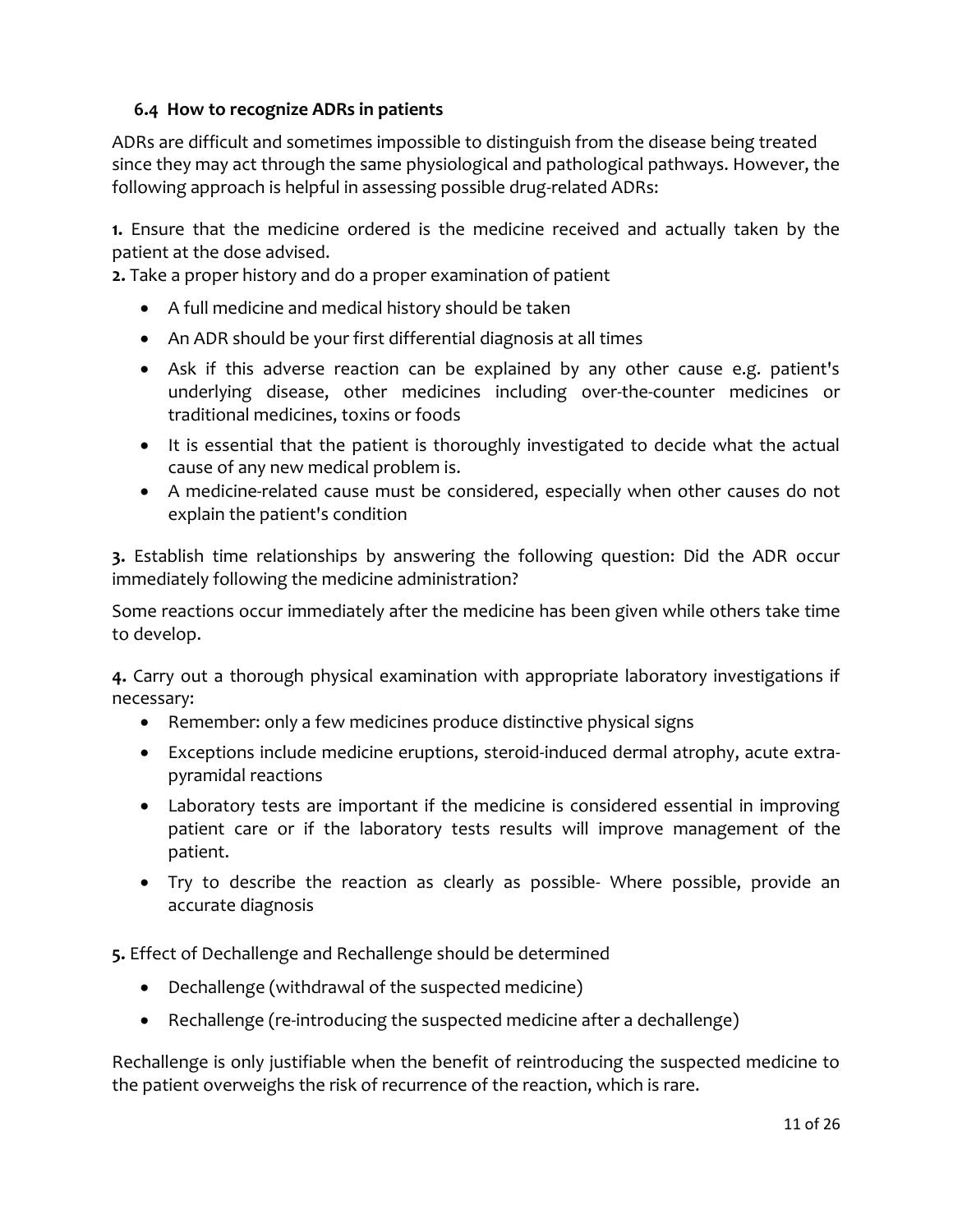**6.** Check the known pharmacology of the medicine

- Check if the reaction is known to occur with the particular suspected medicine as stated in the package insert or other reference.
- Remember: if the reaction is not documented in the package insert, it does not mean that the reaction cannot occur with that particular suspected medicine.

# <span id="page-11-0"></span>**6.5 Will reporting have any negative consequences on the reporter?**

- The outcome of the report, together with any important or relevant information relating to the reported reaction, will be communicated to the reporter as appropriate.
- The details of the report are stored in a database at DRA and the analyzed report will be sent to the Uppsala Monitoring Center (UMC).
- The names of the reporters or any other health professionals named on the report and the patient will be removed before any details about a specific adverse drug reaction is used or communicated to others.

# <span id="page-11-1"></span>**6.6 How to report: the Basic principles of efficient reporting**

For details, refer to Guidelines on Reporting (Annexure II)

- In-time reporting -Report the suspected adverse drug reaction as soon as it occursthe report involves less work and is more accurate.
- Send the report quickly to any nearest Pharmacovigilance center or DRA.
- Strong suspicion and follow-up-Continue your strong suspicion of the medicineinduced illness in the same patient and in other patients.
- Keep a vigilance for signs and symptoms that may enhance or exclude the possibility of a medicine induced reaction- All follow - up / supplementary information should be documented and submitted to Pharmacovigillance center, "FOLLOW - UP REPORT" clearly indicated on the top right corner of the form.
- Accuracy and completeness- Ensure that each reported Suspected ADR Reporting Form is filled in accurately and with all the necessary information, as much as is available to you. This is very important for assessing the causality of the medicine to have caused that reaction.

# <span id="page-11-2"></span>**6.7 What will happen to my Adverse Drug Reaction Report?**

The report will be uploaded on the data base after performing the causality assessment using the standard operating procedure of DRA.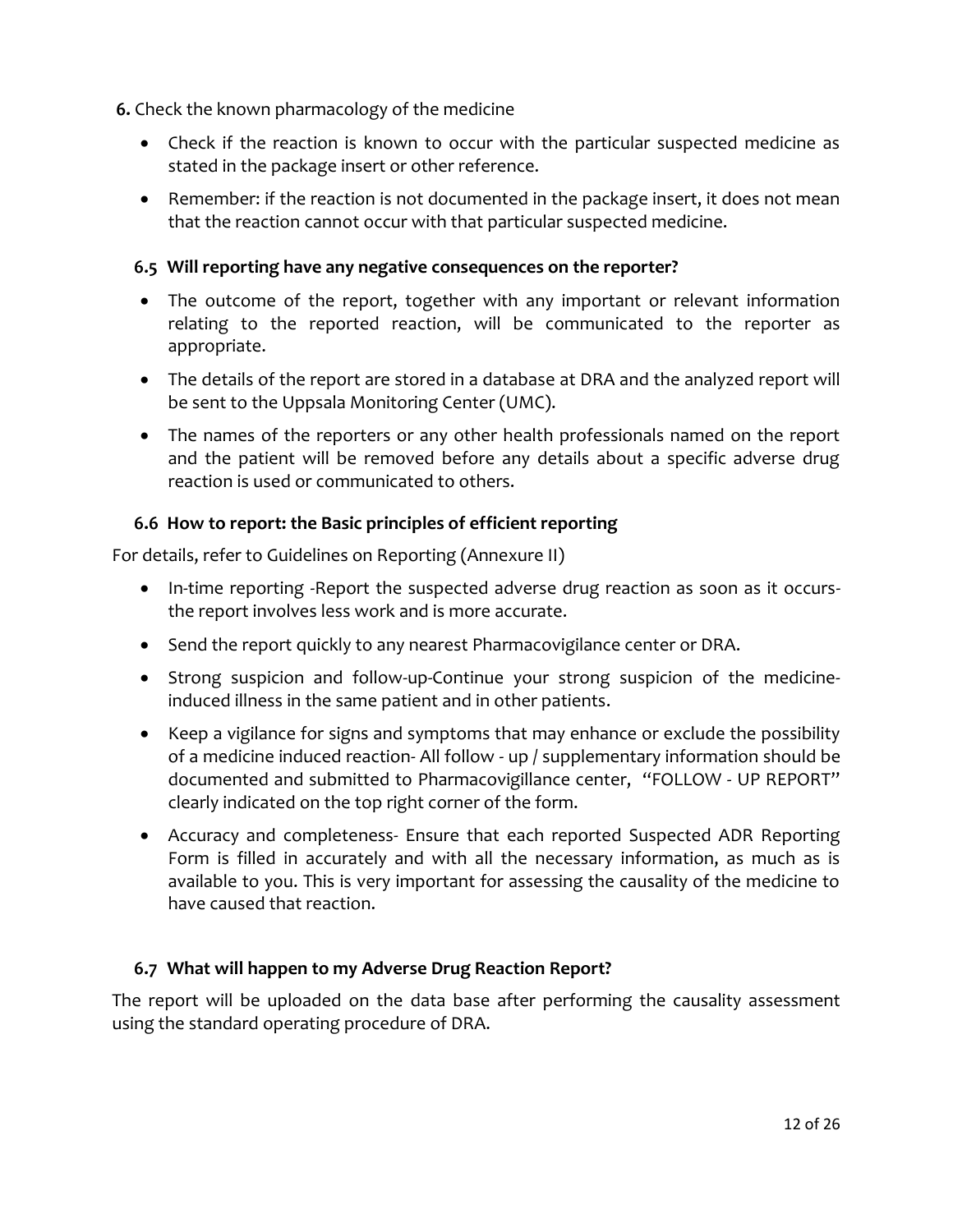The information obtained from your reported reactions promotes the safe use of medicines on a local and international level. Your reported case will be entered into the national adverse drug reaction database and analyzed by expert reviewers.

A well completed adverse drug reaction report submitted by you could result in any of the following:

- additional investigations into the use of the medication
- educational initiatives to improve the safe use of the medication
- appropriate package insert changes to include the potential for the reaction reported by you
- changes in the scheduling or manufacture of the medicine to make the medicine safer.

Therefore, the purpose of ADR reporting is to reduce the risks associated with drug prescribing and administration and to ultimately improve patient care and safety.

# <span id="page-12-0"></span>**7.0 Analysis and Causality Assessment of ADRs**

# <span id="page-12-1"></span>**7.1 Causality assessment**

It is the method by which the extent of relationship between a medicine and a suspected reaction is established i.e. to attribute clinical events to medicines in individual patients or in case reports. There are several method that can be use to make a causality assessment of ADRs reports.

- The literature (9 points of consideration Morges, Switzerland , 1981)
- Probability calculation (Bayes' Theorem)
- Aetiological Diagnostic Systems (Bénchiou's group method)
- French imputation systems
- The European ABO Systems
- The US Reasonable Possibility Systems
- The Naranjo ADR Probability Scale
- WHO Causality Categories.

The WHO scale of assessment and the Naranjo's scale are the most commonly used scales. (How close is the relation between drug and event?)

# <span id="page-12-2"></span>**7.2 Why causality assessment?**

An inherent problem in Pharmacovigilance is that most case reports concern suspected adverse drug reactions. Adverse reactions are rarely specific for the drug, diagnostic tests are usually absent and a re-challenge is rarely ethically justified. In practice few adverse reactions are 'certain' or 'unlikely'; most are somewhere in between these extremes, i.e. 'possible' or 'probable'. In an attempt to solve this problem many systems have been developed for a structured and harmonized assessment of causality. None of these systems, however, have been shown to produce a precise and reliable quantitative estimation of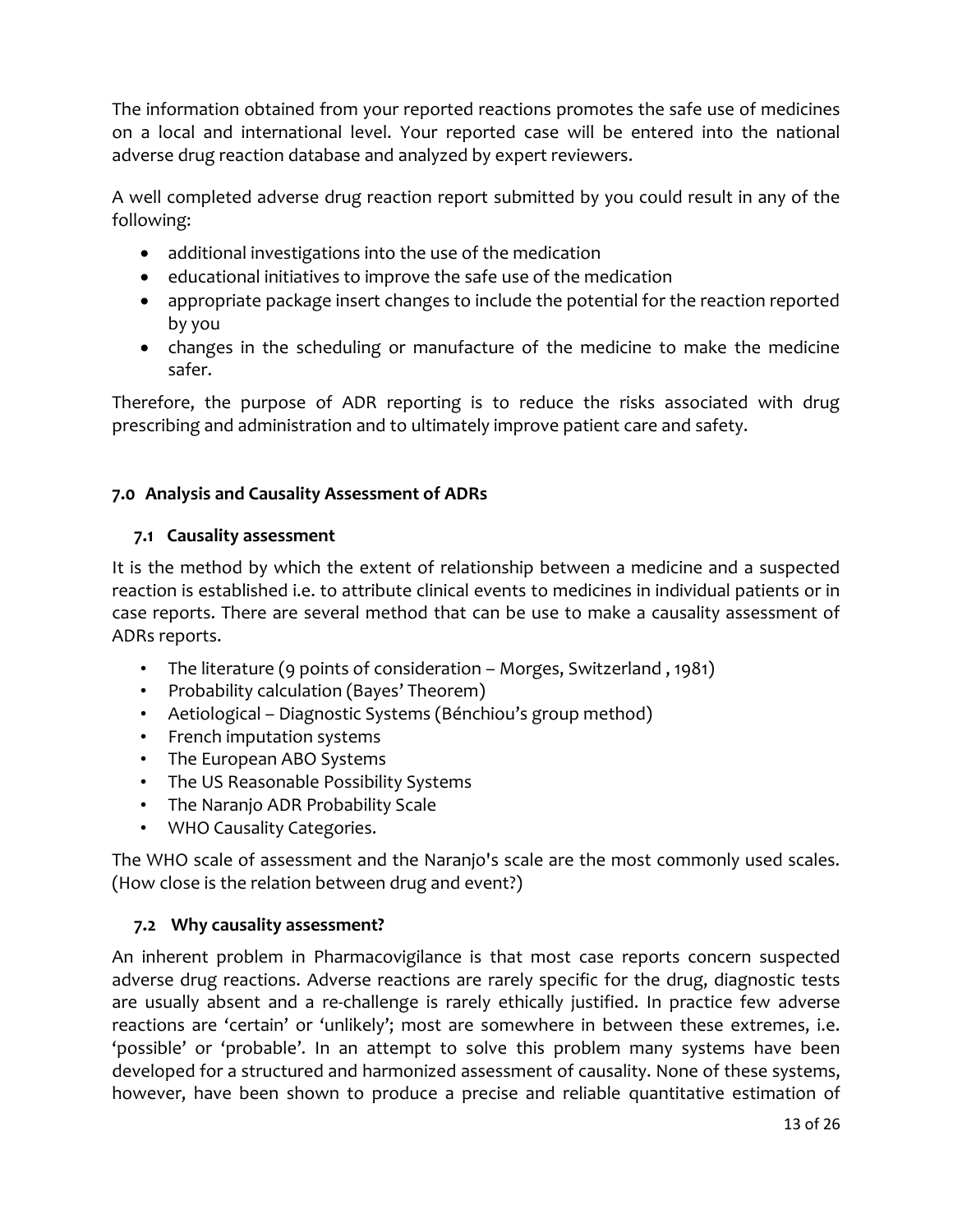relationship likelihood. Nevertheless, causality assessment has become a common routine procedure in pharmacovigilance.

# <span id="page-13-0"></span>**7.3 Uses and limitation of Causality Assessment**

- What it can do?
	- Decrease disagreement between assessors
	- Classify uncertainty
	- Mark individual case reports
	- Improve the scientific basis of assessment.
- What it cannot do?
	- Give accurate quantitative measurement of the likelihood of a relationship
	- Distinguish valid form invalid cases
	- Quantify the contribution of a drug to the development of an adverse event
	- Change uncertainty to certainty.

# <span id="page-13-1"></span>**7.4 Advisory Committees**

A multi disciplinary advisory committee is desirable, to support the pharmacovigilance centre with regard to the quality of the procedures in: data collection and assessment, the interpretation of the data, the publication of information.

As an advisory committee member, during the national pharmacovigillance committee meeting, any member(s) from the following discipline: general medicine, pharmaceutics, clinical pharmacology, toxicology, epidemiology, pathology, drug regulation and quality assurance, drug information may be co-opted.

# <span id="page-13-2"></span>**7.5 Causality Assessment committee**

The Causality Assessment Committee will comprise a minimum of two experts (either two pharmacists or one pharmacist and one general practitioner) and relevant specialist will be involved where required.

# <span id="page-13-3"></span>**7.6 Causality Assessment of ADRs**

Naranjo's Algorithm or WHO probability Scale will be adopted based on the consensus of the causality assessment committee involved. However, in case of analysis of serious ADRs, both the methods should be used to assist in confirming the case.

For serious ADRs, causality assessment will be performed collectively by NPC committee and respective PV centre committee.

In case of non consensus concerning the outcome of the causality assessment, the detailed clarification/information may be sought from the primary reporter and causality assessment may be confirmed by the third party (eg. NPC causality committee will be considered third party to PVC committee and vice-versa).

For details refer Annexure 5: Naranjo's Algorithm and Annexure 6: WHO probability scale.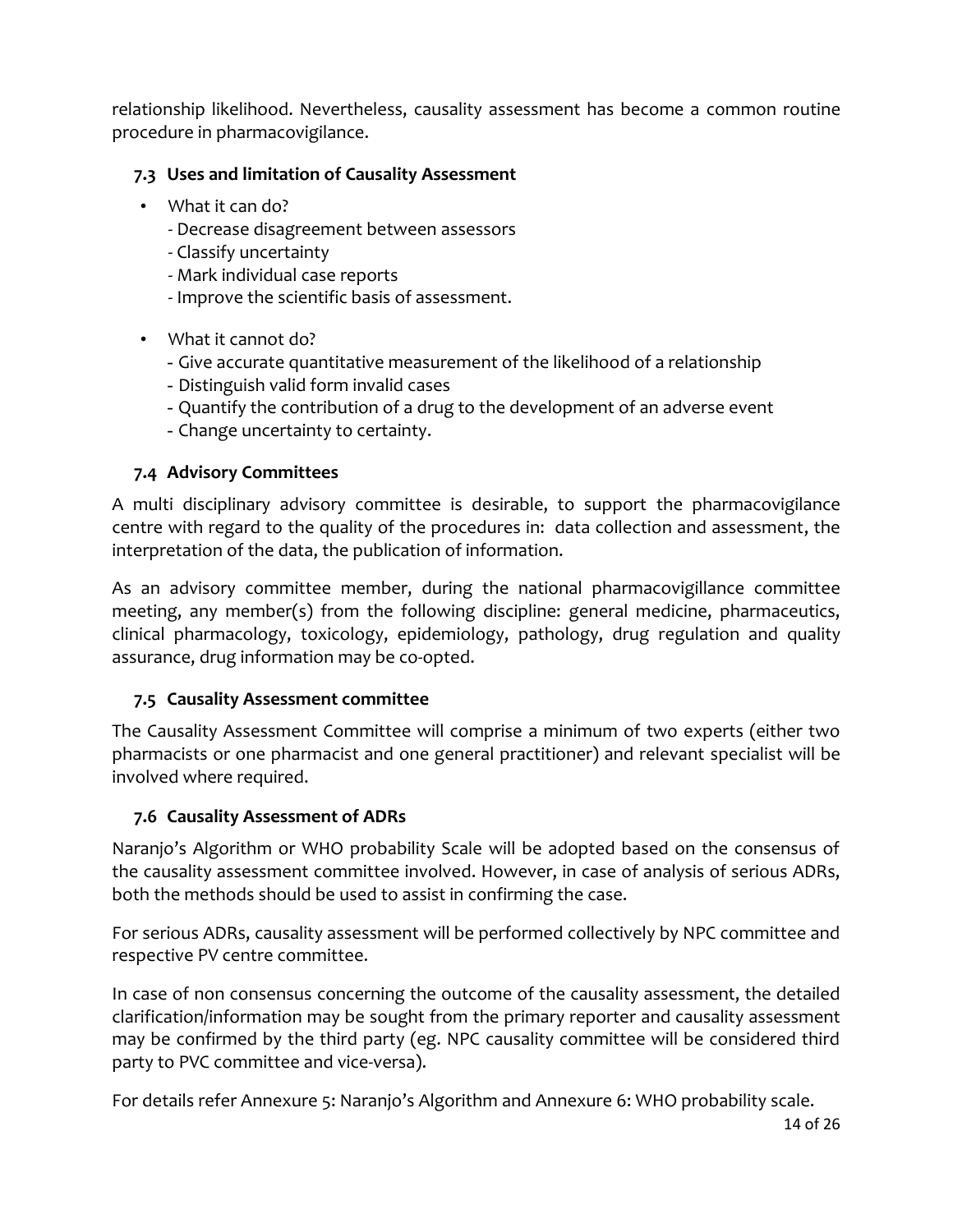In the assessment of case reports the following elements can be recognized:

**1.** *Quality of documentation* (e.g. completeness and integrity of data, quality of diagnosis, follow-up).

**2.** *Coding:* Drug names should be registered in a systematic way, for example by using the WHO Drug Dictionary (which is based on the INN nomenclature (generic) and the ATC classification). For the coding of the adverse events the WHO Adverse Reaction

Terminology (WHOART) or another internationally recognized terminology (e.g. MedDRA) should be used.

**3.** *Relevance* with regard to the detection of new reactions, drug regulation, or scientific or educational value. The following questions especially may be asked: *New drug? (*Products on the market less than five years are usually considered new drugs). *Unknown reaction?* (i.e. not included in the approved Summary of Product Characteristics or unlabelled). Also important is whether the reaction is described in the literature (e.g. national drug formulary, Martindale, [www.sideeffects.embl.de](http://www.sideeffects.embl.de/) for side Effects of Drugs.

**4.** *Identification of duplicate reports:* Certain characteristics of a case (sex, age or date of birth, dates of drug exposure, etc.) may be used to identify duplicate reporting.

# **7.6.1 The WHO-UMC causality assessment system**

The WHO-UMC system has been developed in consultation with the National Centres participating in the Programme for International Drug Monitoring and is meant as a practical tool for the assessment of case reports. It is basically a combined assessment taking into account the clinical-pharmacological aspects of the case history and the quality of the documentation of the observation.

To illustrate how the system works, a comparison of the following criteria and wording of 'Probable' and 'Certain' is shown in the table 1.

| <b>Term</b>       | <b>Description</b>                                                                                                                                                                                                                                                                                                                                                                                                                                                                                                                                                     |
|-------------------|------------------------------------------------------------------------------------------------------------------------------------------------------------------------------------------------------------------------------------------------------------------------------------------------------------------------------------------------------------------------------------------------------------------------------------------------------------------------------------------------------------------------------------------------------------------------|
| Certain           | A clinical reaction, including laboratory test abnormality,<br>occurring in a plausible time relationship to medicine<br>administration, and which cannot be explained by concurrent<br>disease or other medicines or chemicals. The response to<br>withdrawal of the medicine (dechallenge) should be clinically<br>plausible. The reaction must be definitive pharmacologically or<br>phenomenologically, (i.e. an objective and specific medical<br>disorder or a recognized pharmacological phenomenon) Using<br>a satisfactory rechallenge procedure if necessary |
| Probable / Likely | A clinical reaction, including laboratory test abnormality, with A<br>reasonable time sequence to administration of the medicine,<br>Unlikely to be attributed to concurent disease or other<br>medicines or chemicals, and which Follows a clinically                                                                                                                                                                                                                                                                                                                 |

# **Table 1: WHO probability scale**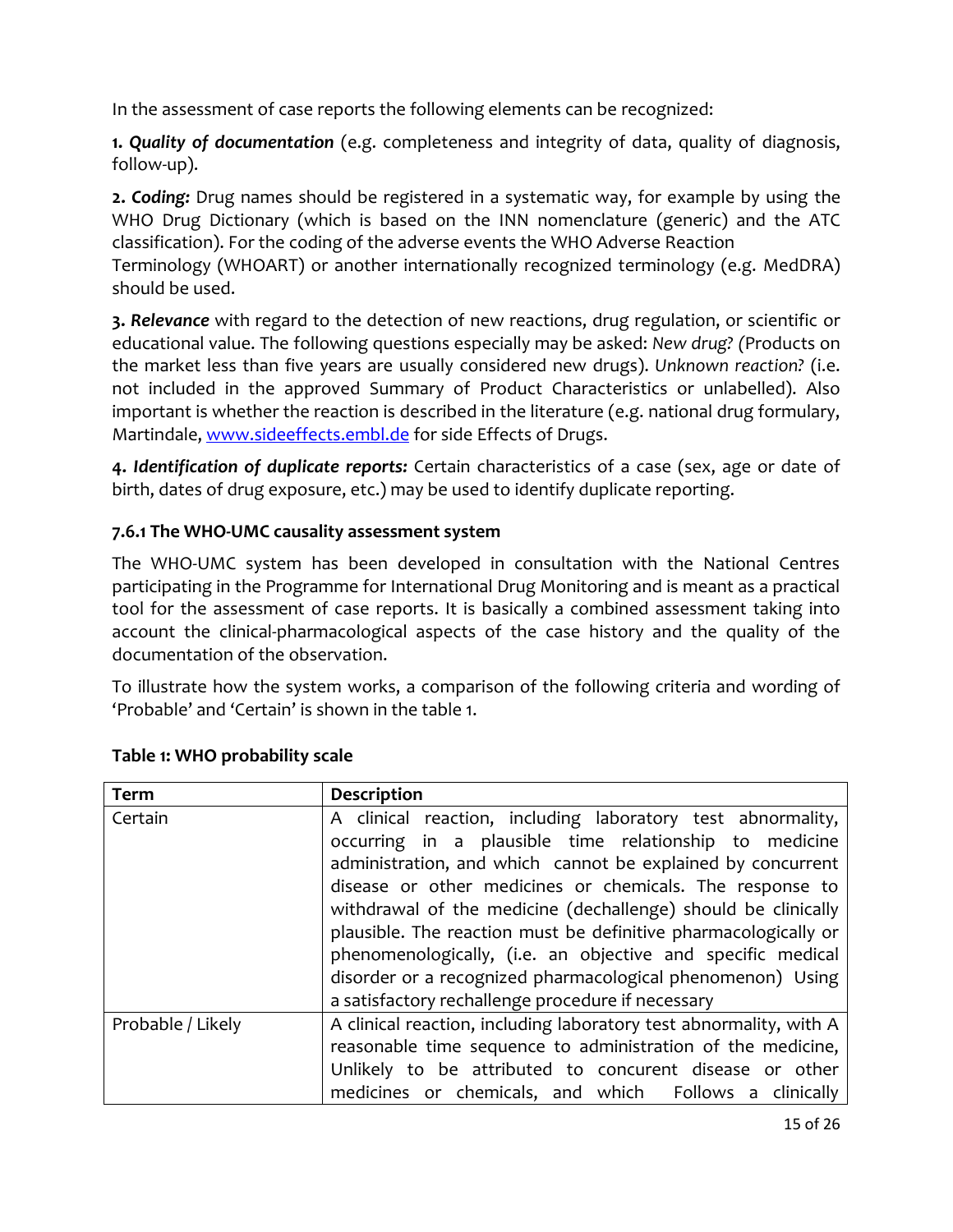|                           | reasonable response on withdrawal (dechallenge). Rechallenge<br>information is not required to fulfill this definition.                                                                                                                                                                              |  |  |
|---------------------------|------------------------------------------------------------------------------------------------------------------------------------------------------------------------------------------------------------------------------------------------------------------------------------------------------|--|--|
| Possible                  | A clinical reaction, including laboratory test abnormality, with A<br>reasonable time sequence to administration of the medicine,<br>but which could also be explained by concurrent disease or<br>other medicines or chemicals. Information on<br>medicine<br>withdrawal may be lacking or unclear. |  |  |
| Unlikely                  | A clinical reaction, including laboratory test abnormality, with a<br>temporal relationship to medicine administration which makes a<br>causal relationship improbable, and Other medicines, chemicals<br>or underlying disease provide plausible explanations.                                      |  |  |
| Conditional/ Unclassified | A clinical reaction, including laboratory test abnormality,                                                                                                                                                                                                                                          |  |  |
| Unassessable/             | More data is essential for a proper assessment or the additional                                                                                                                                                                                                                                     |  |  |
| Unclassified              | data are under examination.                                                                                                                                                                                                                                                                          |  |  |

*Various causality terms are in use but the above are used most widely.* 

# **Table 2: Naranjo's Algorithm**

| Questions                                                                                                  | Yes  | <b>No</b> | Don't<br>Know |
|------------------------------------------------------------------------------------------------------------|------|-----------|---------------|
| 1) Are there previous conclusive reports on this reaction?                                                 | $+1$ | $\Omega$  | $\Omega$      |
| 2) Did the ADR appear after the suspected drug was administered?                                           | $+2$ | $-1$      | $\Omega$      |
| 3) Did the ADR improve when the drug was discontinued?                                                     | $+1$ | $\Omega$  | $\Omega$      |
| 4) Did the ADR appear with re-challenge?                                                                   | $+2$ | $-1$      | $\Omega$      |
| 5) Are there alternative causes for the ADR?                                                               | $-1$ | $+2$      | $\Omega$      |
| 6) Did the reaction appear when placebo was given?                                                         | -1   | $+1$      | $\Omega$      |
| 7) Was the drug detected in blood at toxic levels?                                                         | $+1$ | $\Omega$  | $\Omega$      |
| 8) Was the reaction more severe when the dose was increased or<br>less severe when the dose was decreased? | $+1$ | $\Omega$  | $\Omega$      |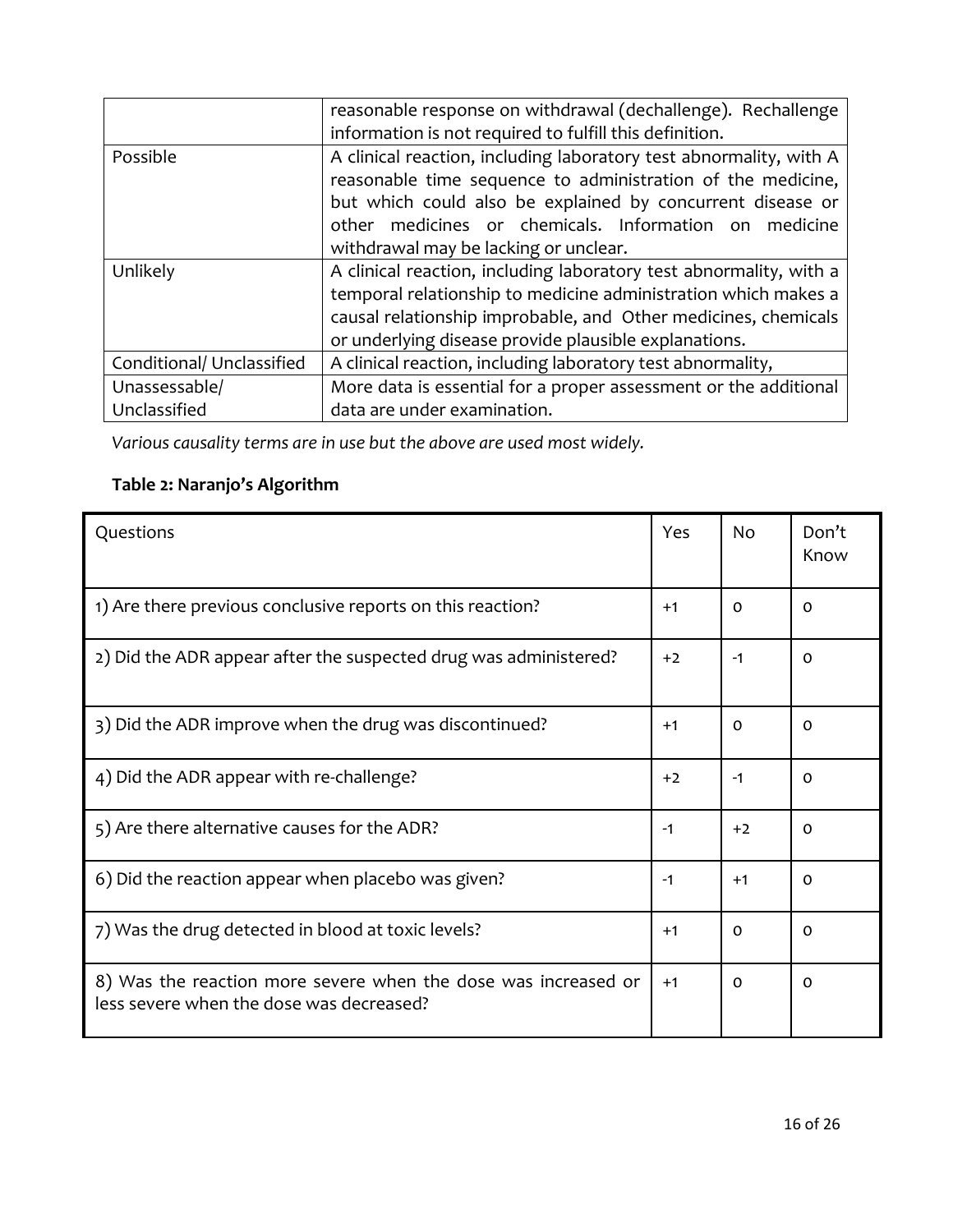| 9) Did the patient have a similar reaction to the same or similar drug $\vert$ +1<br>in any previous exposure? |  |  |
|----------------------------------------------------------------------------------------------------------------|--|--|
| 10) Was the ADR confirmed by any objective evidence?                                                           |  |  |

The Naranjo Probability Scale

The score:-

> 8 = highly probable

5-8 = probable

1-4 = possible

 $o =$  doubtful

#### <span id="page-16-0"></span>**8.0 Relation of pharmacovigillance center with other parties**

**1)** *The Drug Regulatory Authority* in the country needs to be informed about suspected adverse reactions without delay, especially when unusual (e.g. reactions not included in the approved Summary of Product Characteristics) or serious.

**2)** *Pharmaceutical companies* need the same information as the regulatory authority. It will depend on the local situation whether companies are to be informed directly or via the regulatory authority.

**3) A pharmacovigilance centre** should seek the support of *professional medical and pharmaceutical associations.* In the case of an emergency, these associations should be informed in good time.

**4)** In addition it may be helpful to make contacts with *national pharmacovigilance centres* in nearby countries. When more experienced, such centres may be helpful with staff training.

**5)** *Academia:* The need for pharmacovigilance and the nature of its procedures are a natural part of the curriculum of pre-graduate training.

**6)** *Media and consumer organizations:* Support from national associations of consumers and patients may add to the general acceptance of pharmacovigilance. Good relations with leading journalists may be helpful.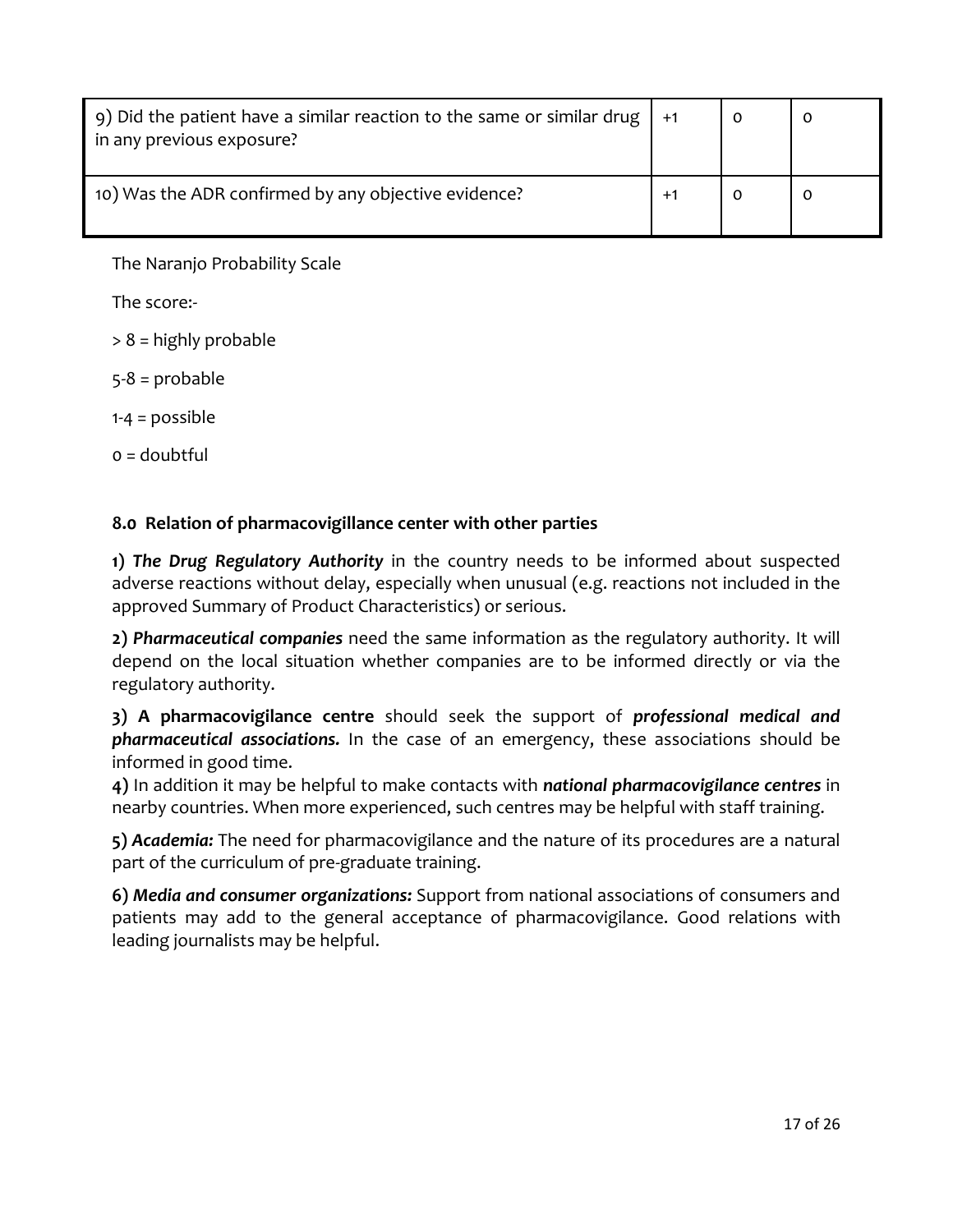#### <span id="page-17-0"></span>**9.0 References**

- 1. Safety Monitoring of Medicinal Products. Guidelines for setting up and running a Pharmacovigilance Centre. Uppsala Monitoring Centre - WHO Collaborating Centre for International Drug Monitoring, EQUUS, London, 2000.
- 2. Safety of Medicines, A guide to detecting and reporting adverse drug reactions, WHO/EDM/QSM/2002.2
- 3. Safety Monitoring of Medicinal Products; Guidelines for setting up and running a Pharmacovigilance Centre, the Uppsala Monitoring Centre.
- 4. Guidelines for Detecting & Reporting Adverse Drug Reactions Individual Case Safety, Reports For Healthcare Professionals, Rational Drug Use and Pharmacovigilance Department- JFDA (2014).
- 5. Bhutan Medicines Rules and Regulation 2012.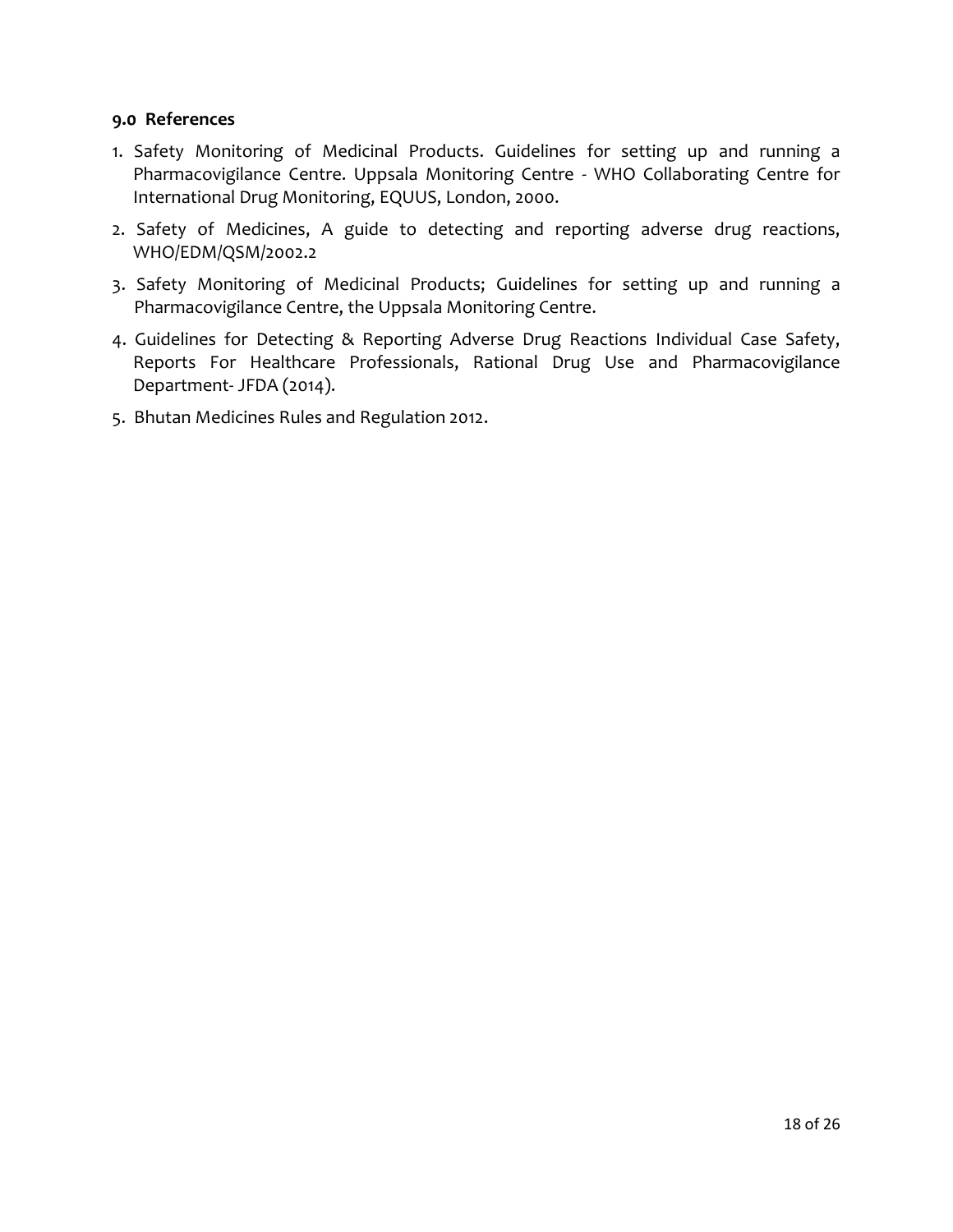<span id="page-18-0"></span>*Annexure 1: ADR form (Yellow form)*

SENDING BY DIFFERENT ATTACHMENT, PLEASE MAKE IT YELLOW COLOUR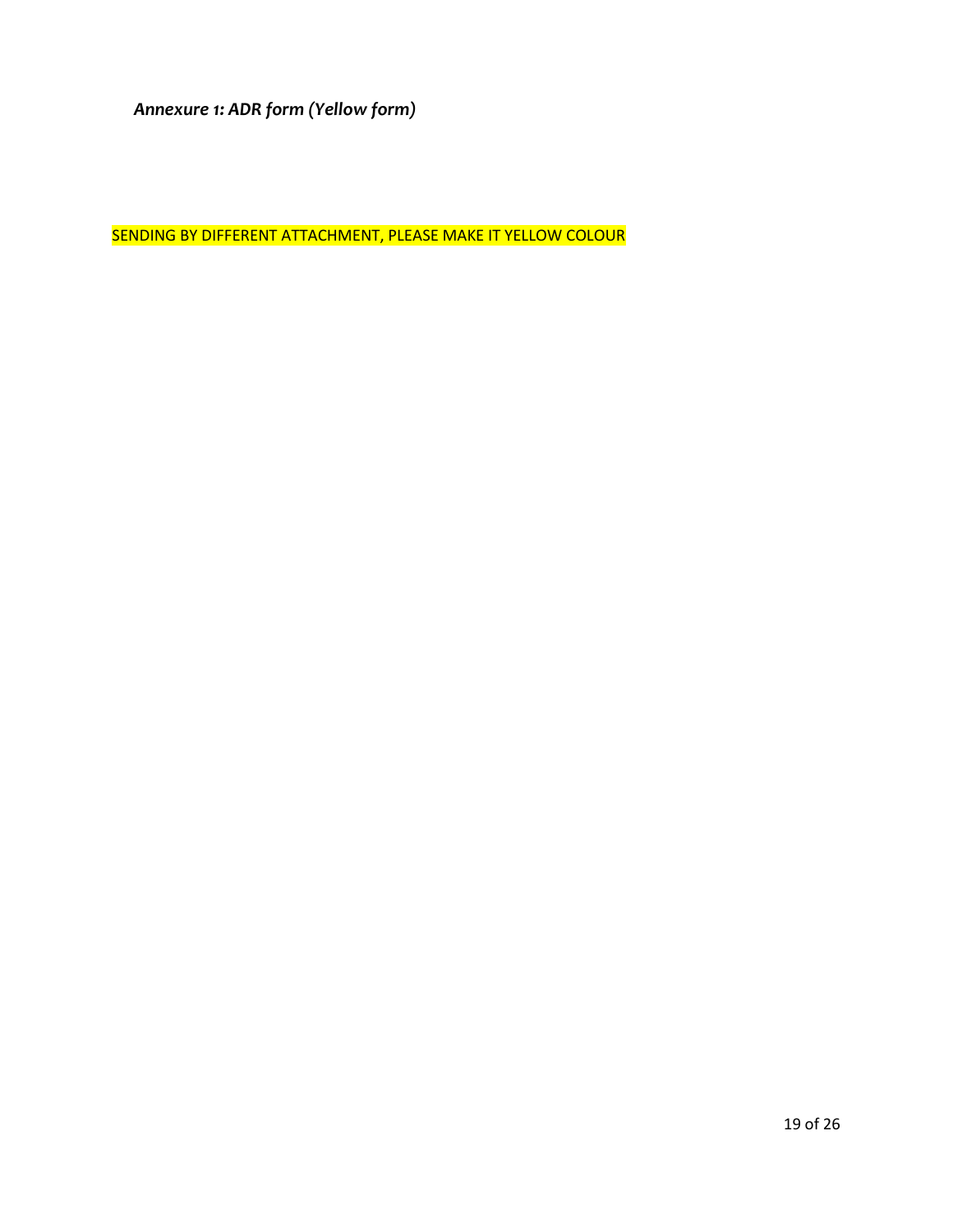#### <span id="page-19-0"></span>*Annexure 2: Guidelines on ADR reporting*

#### **A. PATIENT INFORMATION**

#### *1. Patient Details*

- *Patient name or initials:* A reporter should mention the name of the patient or initials of a patient. For e.g.: Ngawang Dema or ND (whichever is convenient).
- *Age at time of event or date of birth:* A reporter must report either the date of birth or age of the patient at the time the event or reaction occurred.
- *Sex:* A reporter must mention the gender of the patient.
- *Weight:* If known, the weight of the patient should be in kilograms (Kg).

#### *2. Relevant tests/ laboratory data*

A reporter must mention any laboratory data (if available).

#### **3.** *Other relevant history*

 A reporter must mention any relevant history pertaining to the patient including preexisting medical conditions (e.g. allergies, pregnancy, alcohol use, hepatic/renal dysfunction).

#### **B. SUSPECTED DRUG(S)**

- It maybe one drug or more than one drug.
- The details of suspected medication(s) such as the *drug name (brand or generic name), manufacturer, batch no/lot no, expiry date, dose used, route used, dates of therapy started and stopped, and indication of use* must be provided by the reporter.

#### **C. SUSPECTED ADVERSE DRUG REACTION**

- *1. Describe reaction and any treatment given:*
- *A reporter must briefly describe the event in terms of nature, localization etc. For eg; patient developed rash over upper and lower limbs.*
- *The reporter must also indicate if any treatment is given against the Suspected Adverse Drug Reaction.*
- *Reporter must also mention if the suspected drug was withdrawn or continued.*
- *Date of reaction started:* A reporter must report the date on which the reaction was first occurred.
- *Date of reaction stopped:* If the reaction recovered, the date on which the reaction recovered should be reported.
- *Outcomes:* The reporter must tick the outcome of the event as:
	- **'Recovered'** if the patient has recovered from the event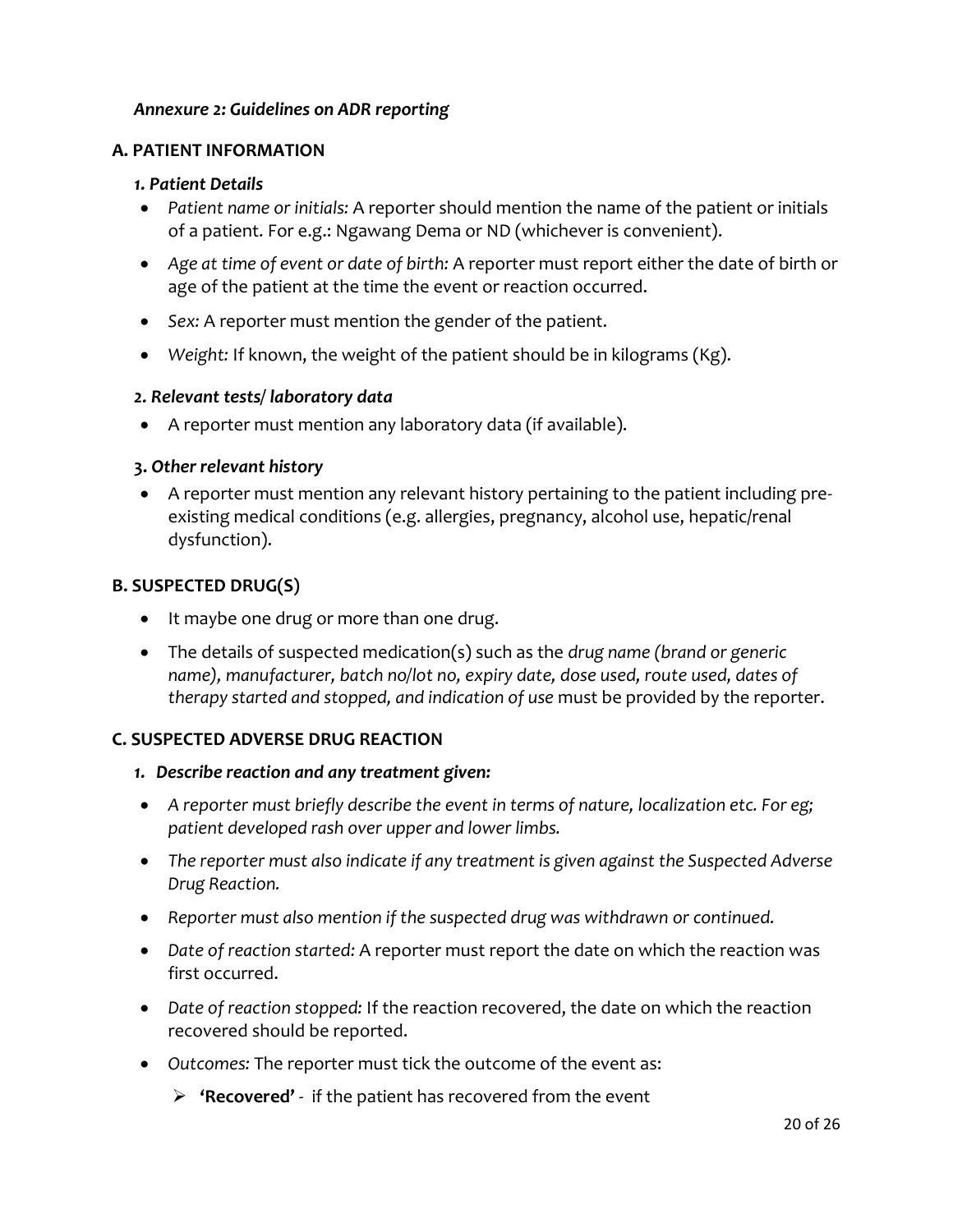- **'Recovering'** if the patient is recovering from the existing adverse event
- **'Continuing'** if the patient is continuing to have the symptoms of the adverse event which occurred

#### *2. Seriousness of the reaction:*

- If any event is serious in nature, a reporter must select the appropriate reason for seriousness e.g.:
	- **'Death'** if the patient died due to the adverse event
	- **'Hospitalization/prolonged'** if the adverse event led to hospitalization or increased the hospital stay of the patient
	- **'Life-threatening'** if patient was at substantial risk of dying because of the adverse event
	- **'Significant Disability'** if the adverse event resulted in a substantial disruption of a person's ability to conduct normal life functions
	- **'Congenital anomaly'** if exposure of drug prior to conception or during pregnancy may have resulted in an adverse outcome in the child.
	- **'Other Medically Significant' -**when the event does not fit the other outcomes, but the event may put the patient at risk and may require medical or surgical intervention to prevent one of the other outcomes.

#### **D. OTHER MEDICATIONS:**

 A reporter should include all the details of concomitant drugs including self medication, Over the Counter medication, herbal remedies with therapy dates (start and stop date.)

#### **E. REPORTER**

- *Name and Professional address:* A reporter must mention his/her name and professional address on the form. The identity of the reporter will be maintained confidential if necessary.
- *Date of report:* Mention the date on which he/she reported the adverse event.

**NOTE:** For quality reporting, all the above mentioned fields are essential. In case of incomplete information, the reporter must take care that at least mandatory fields are present. Following are the mandatory fields for a valid case report and are **marked with asterisk** on the form:

- **Patient information:** initials, age at onset of reaction, gender.
- **Suspected adverse reaction**: A reaction term(s), date of onset of reaction
- **Suspected medication: Drug(s)** name, dose, and date of therapy started, indication of use, seriousness, and outcome.
- **Reporter:** Name and address, date of report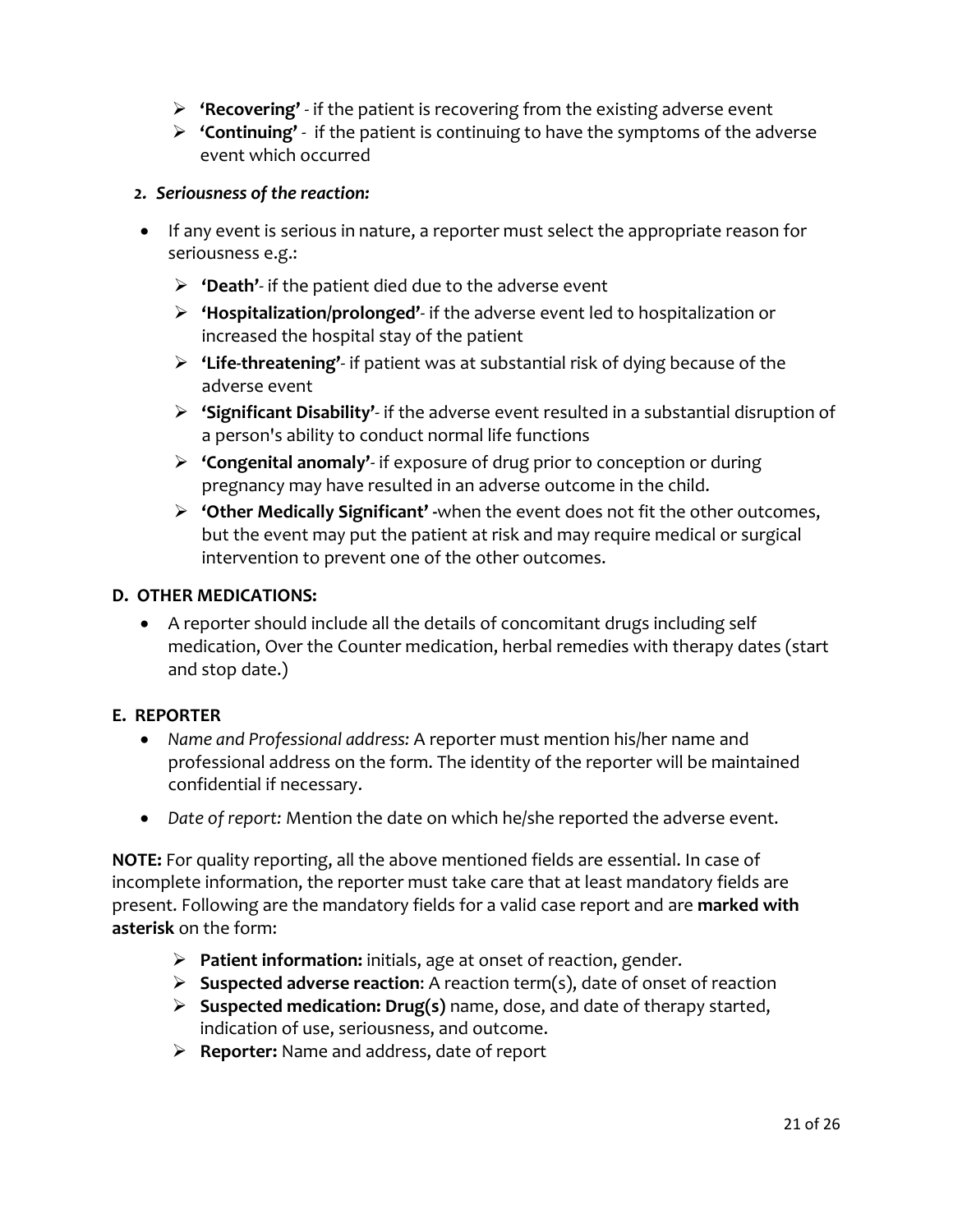<span id="page-21-0"></span>*Annexure 3: Process Flow of conducting Causality Assessment at the NPC*

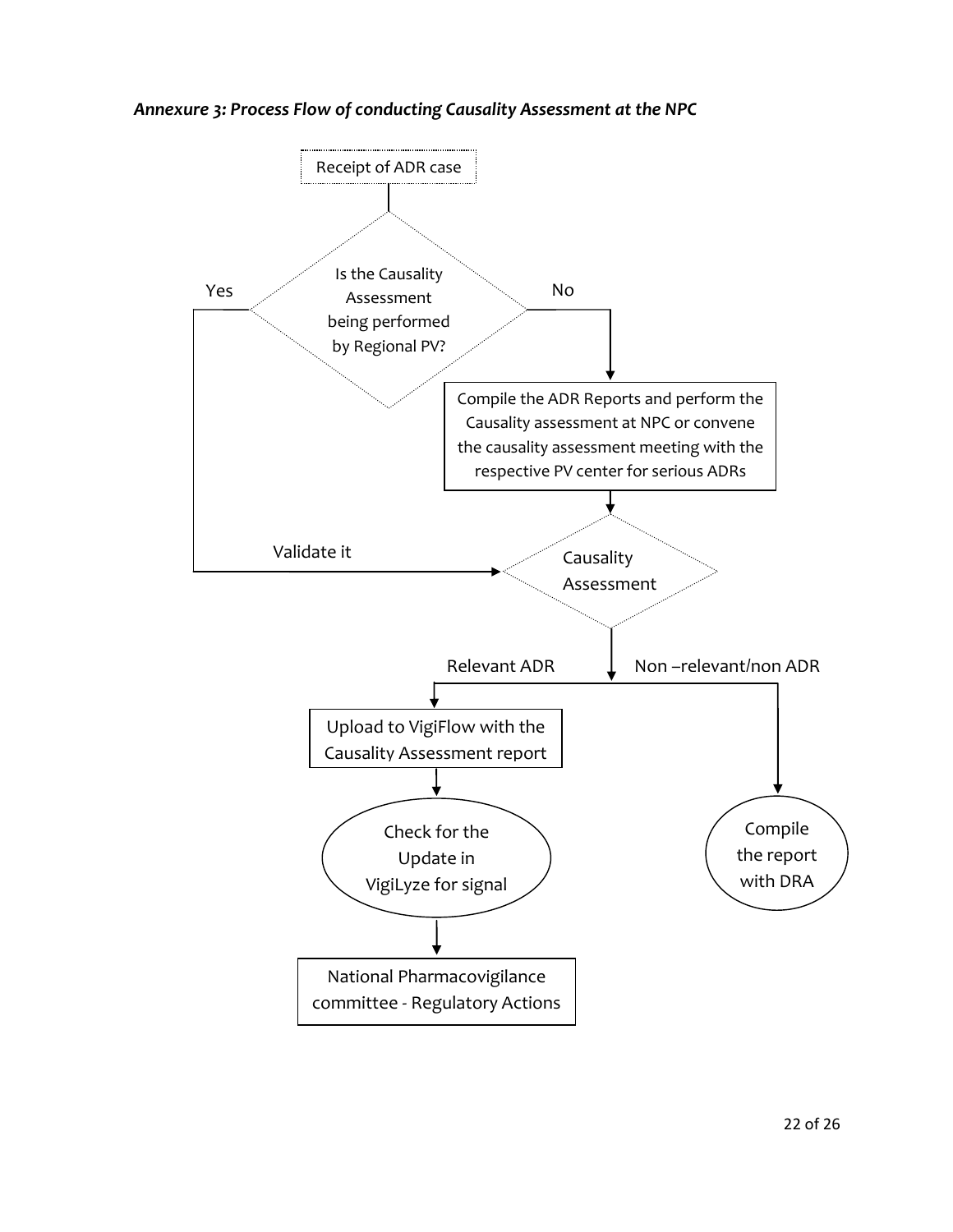*Annexure 4: Process Flow of conducting Causality Assessment at RPC*

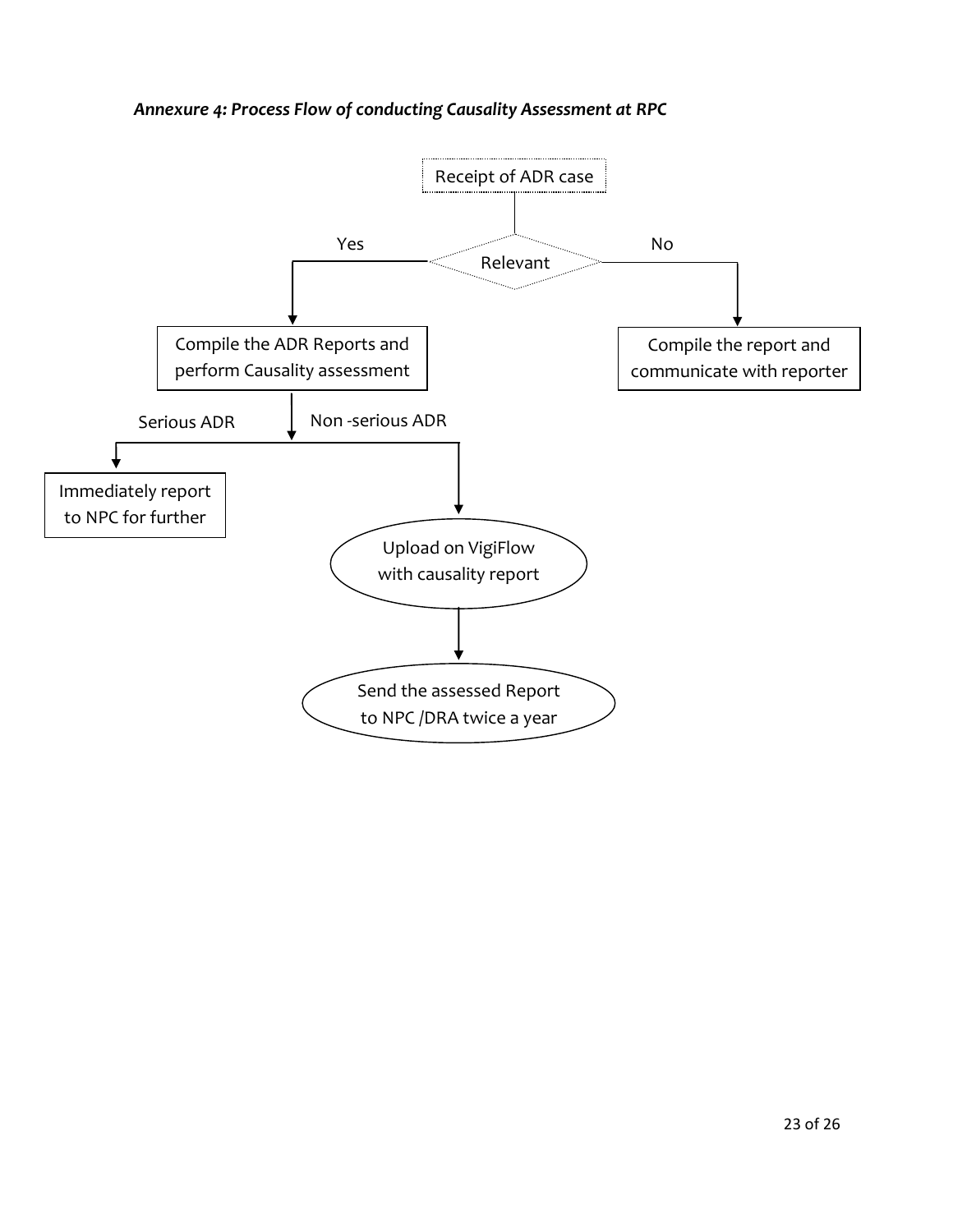# <span id="page-23-0"></span>**Annexure 5: Naranjo's Algorithm**

#### **ADR Report ID: .................................................................................. Date: .........................**

Circle the most appropriate answer in the columns below and provide justification for allocation of points in the remarks column.

| Questions                                                                                                  | <b>Yes</b> | No       | Don't<br>Know | <b>Remarks</b> |
|------------------------------------------------------------------------------------------------------------|------------|----------|---------------|----------------|
| 1) Are there previous conclusive reports on this reaction?                                                 | $+1$       | $\Omega$ | $\Omega$      |                |
| 2) Did the ADR appear after the suspected drug was<br>administered?                                        | $+2$       | $-1$     | $\Omega$      |                |
| 3) Did the ADR improve when the drug was discontinued?                                                     | $+1$       | $\Omega$ | $\Omega$      |                |
| 4) Did the ADR appear with re-challenge?                                                                   | $+2$       | $-1$     | $\Omega$      |                |
| 5) Are there alternative causes for the ADR?                                                               | $-1$       | $+2$     | 0             |                |
| 6) Did the reaction appear when placebo was given?                                                         | $-1$       | $+1$     | $\Omega$      |                |
| 7) Was the drug detected in blood at toxic levels?                                                         | $+1$       | $\Omega$ | $\Omega$      |                |
| 8) Was the reaction more severe when the dose was<br>increased or less severe when the dose was decreased? | $+1$       | $\Omega$ | $\Omega$      |                |
| 9) Did the patient have a similar reaction to the same or<br>similar drug in any previous exposure?        | $+1$       | 0        | $\Omega$      |                |
| 10) Was the ADR confirmed by any objective evidence?                                                       | $+1$       | 0        | $\Omega$      |                |
| <b>Total Score</b>                                                                                         |            |          |               |                |

# **Underline the appropriate range of Naranjo Probability Scale score below:**

 $> 8 =$  Definite,  $5-8 =$  probable,  $1-4 =$  possible,  $0 =$  doubtful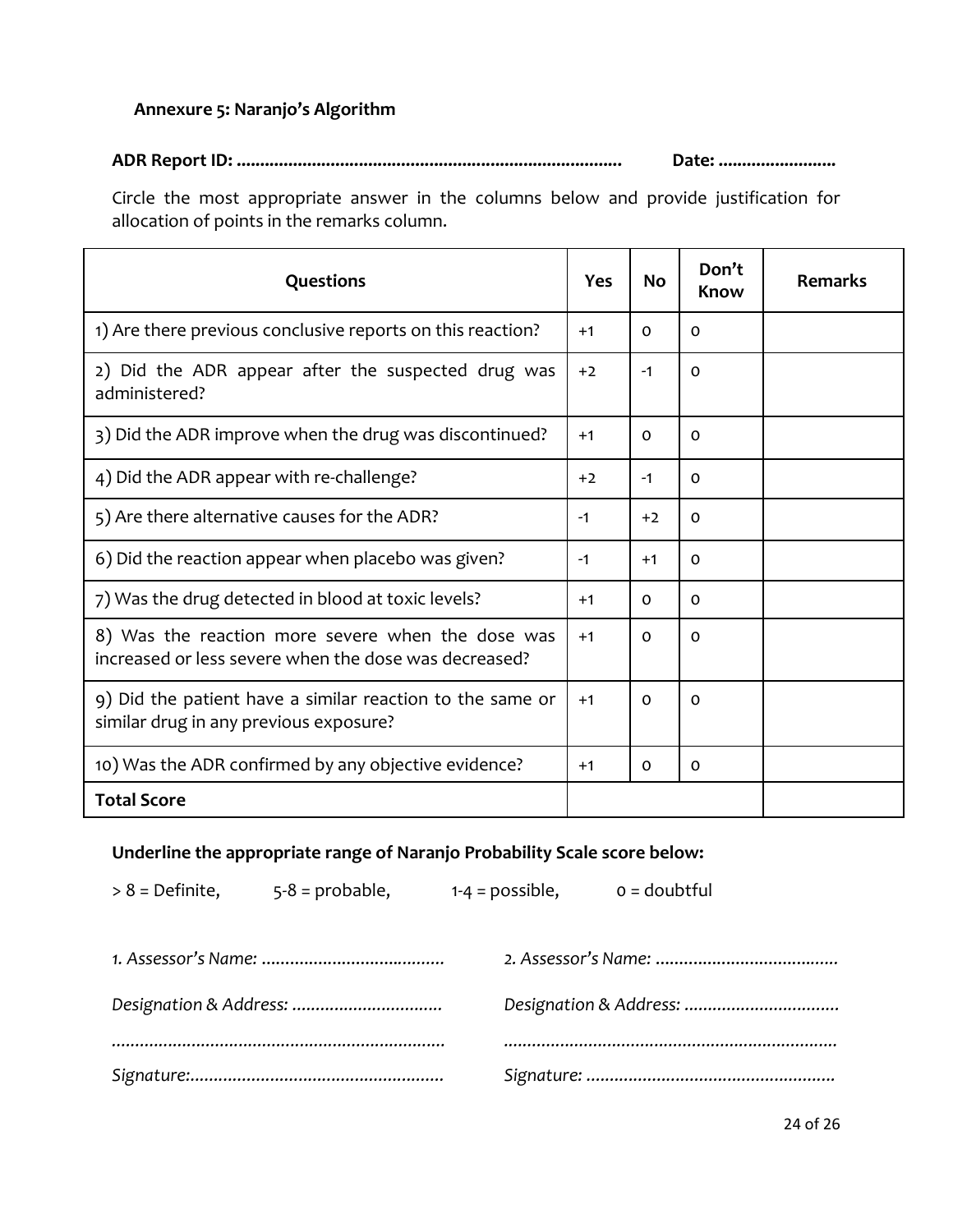#### <span id="page-24-0"></span>*Annexure 6: WHO probability Scale*

**ADR Report ID: ............................................................................... Date: .........................**

Underline the most appropriate answer in the columns below and provide justification for allocation of points in the remarks column.

| Score               | Description                                                                                                                                                                  | <b>Remarks</b> |
|---------------------|------------------------------------------------------------------------------------------------------------------------------------------------------------------------------|----------------|
| $C_1$ – Certain     | Plausible time, not related to underlying<br>condition, concurrent disease, other drugs or<br>chemicals, related pharmacologically,<br>$+ve$<br>dechallenge, +ve rechallenge |                |
| $C_2$ – Probable    | Reasonable time, unlikely to be related to<br>concurrent disease, other drugs, +ve dechallenge,<br>no rechallenge                                                            |                |
| $C_3$ – Possible    | Reasonable time, may be due to concurrent<br>disease, other drugs, no information on<br>dechallenge                                                                          |                |
| $C_4$ – Unlikely    | Improbable temporal relationship, other<br>confounding factors such as drugs, chemicals,<br>underlying disease                                                               |                |
| C5 - Unclassifiable | Insufficient information to analyse the report                                                                                                                               |                |

| Designation & Address: |  |
|------------------------|--|
|                        |  |
|                        |  |